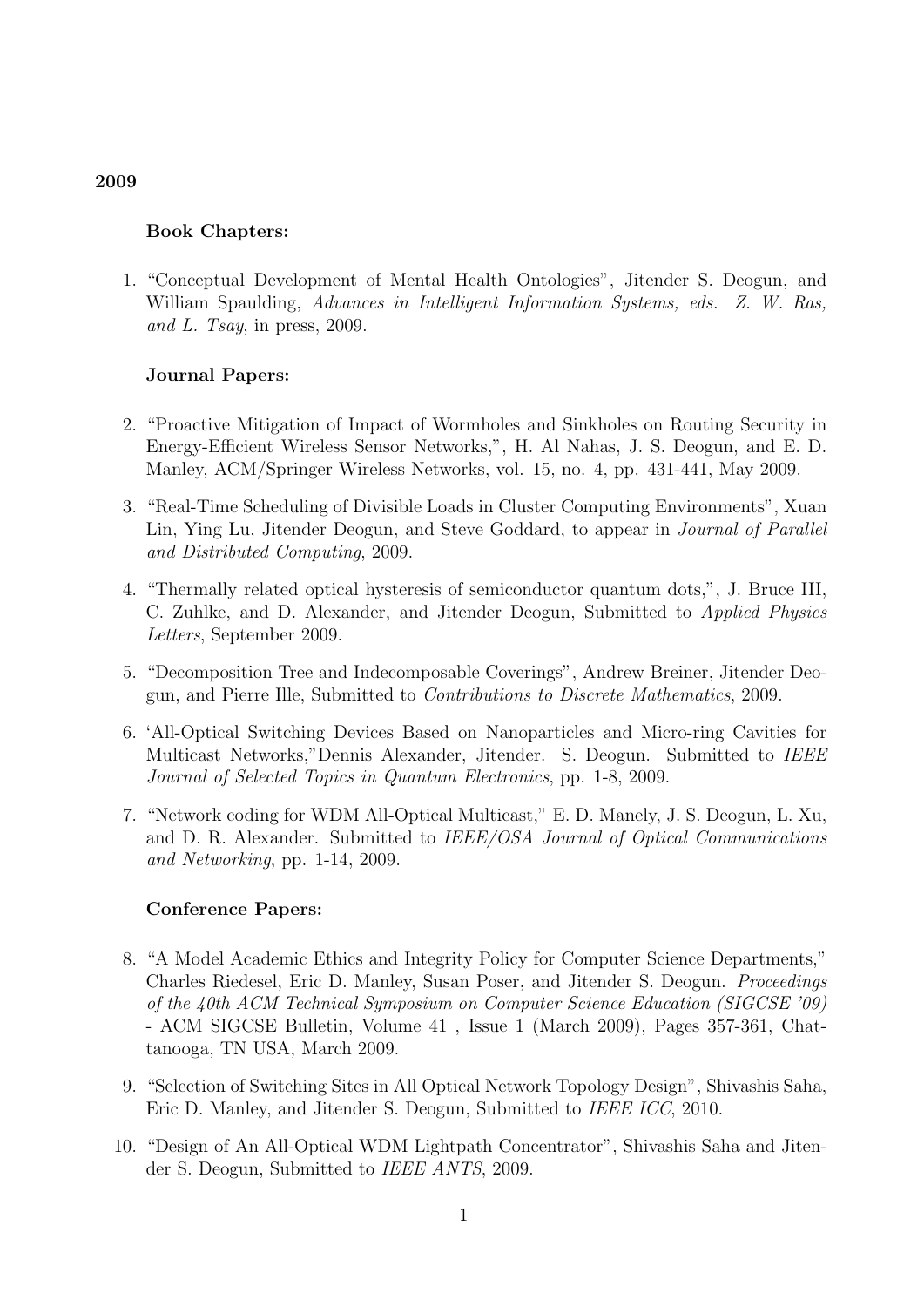- 11. "Minimizing Network Cost in All-Optical Networks", Shivashis Saha, Eric D. Manley, and Jitender S. Deogun, Submitted to IEEE ANTS, 2009.
- 12. "An Ontology-based Knowledge Management System for Psychiatric Rehabilitation", Jitender S. Deogun, William Spaulding, Shivashis Saha, and Jeffrey Nolting, Submitted to Rough Sets, Fuzzy Sets, Data Mining & Granular Computing (RSFDGrC'09), 2009.

## Book Chapters:

13. "Soft Computing Techniques in Data Mining," Dan Li and Jitender S. Deogun. In New Trends in Database Systems. Methods, Tools, Applications, Danuta Zakrzewska and Ernestina Menasalvas (Eds.), pp. 1-40, Springer Verlag Publishers, in press, 2008.

## Journal Papers:

14. "Partially Critical Indecomposable Graphs," A. Breiner, J. Deogun, and P. Ille. Contributions to Discrete Mathematics, Vol. 3, No. 2, pp. 40-59, 2008.

# LIGHTLY REFEREED Workshop Papers:

- 15. "Feedback Scheduling of Real-Time Divisible Loads in Clusters," Duc Luong, Jitender Deogun, Steve Goddard, in 14th IEEE Real-Time and Embedded Technology and Application Symposium (RTAS'08), Work in Progress (WIP) Proceedings, pp. 1-4, St. Louis, Mo, April 2008.
- 16. "Reasoning about Time and Space: A Cyber Physical Systems Perspective," Jitender Deogun, Steve Goddard, in 14th IEEE Real-Time and Embedded Technology and Application Symposium (RTAS'08), Work in Progress (WIP) Proceedings, pp. 1-4, St. Louis, Mo, April 2008.

## Conference Papers:

- 17. "Multi-round Real-Time Divisible Load Scheduling for Clusters," Xuan Lin, Jitender S. Deogun, Ying Lu, and Steve Goddard. Proceedings of the 15th International Conference on High Performance Computing (HiPC), (P. Sadayappan, Manish Parashar, Ramamurthy Badrinath, Viktor K. Prasanna (Eds.)), Bangalore, India, pp. 196-207, December 17-20, 2008.
- 18. "Network Coding for Optical-Layer Multicast," E. D. Manley, J. S. Deogun, and L. Xu. 5th International Conference on Broadband Communications, Networks, and Systems (Broadnets), London, UK, September, pp. 1-8, 2008.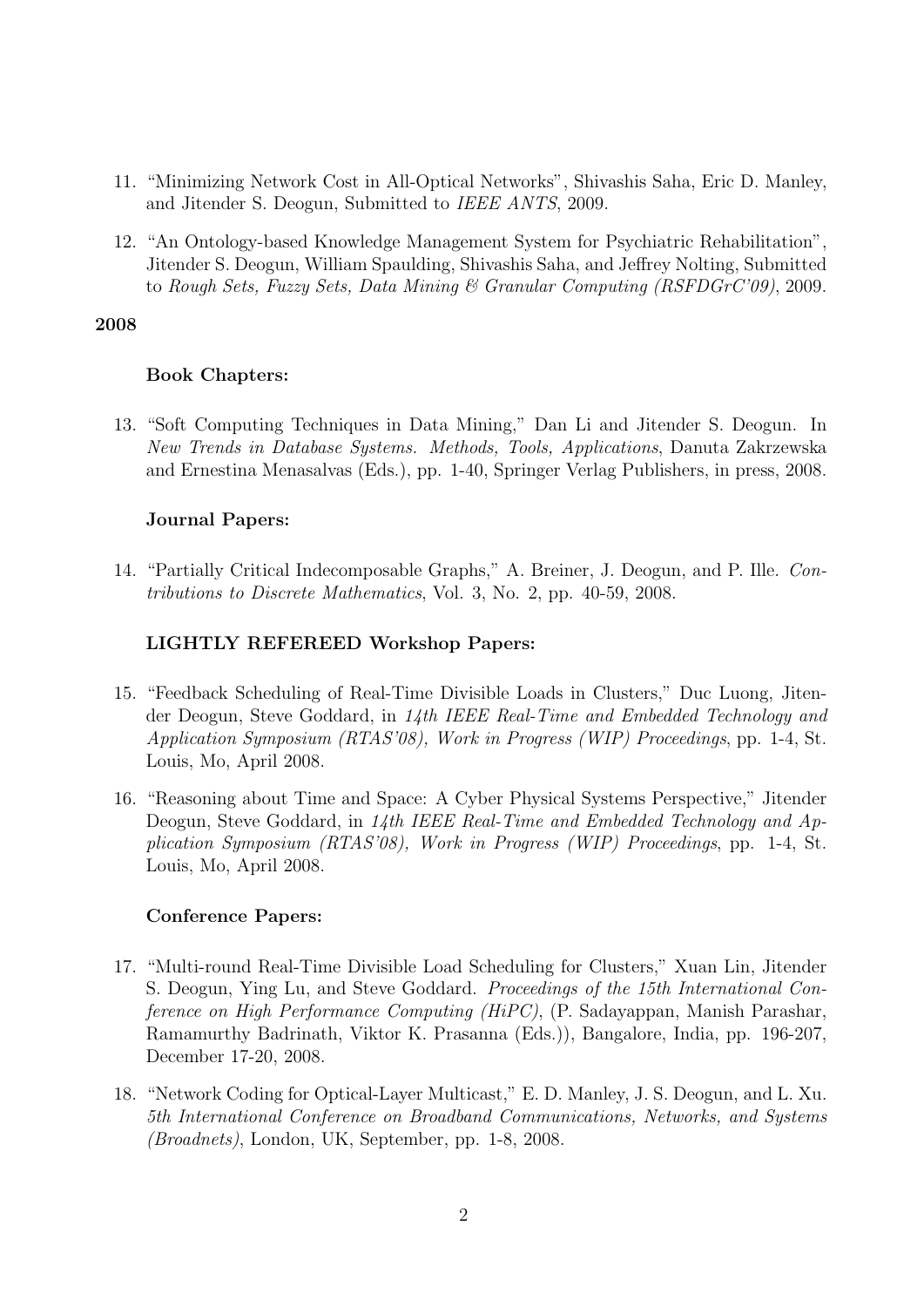- 19. "Real-Time Divisible Load Scheduling with Advance Reservation," Anwar Mamat, Ying Lu, Jitender S. Deogun and Steve Goddard. 20th Euromicro Conference on Real-Time Systems pp. 37-46, July 2-4, 2008.
- 20. "I2MeDS: Intelligent Integrated Medical Data System," Jason Uher, Dillon Sadofsky, Jong-Hoon Youn, Hesham H. Ali, Hamid Sharif, Jitender S. Deogun, and Steven H. Hinrichs. Proceedings of the International Conference on BioMedical Engineering and Informatics (BMEI), Sanya, Hainan, China, Vol. 1, pp. 631-637, May 28-30, 2008.
- 21. "Classifying G Protein-Coupled Receptors with Multiple Physicochemical Properties," Jingyi Yang and Jitender S. Deogun. Proceedings of the International Conference on BioMedical Engineering and Informatics (BMEI), Sanya, Hainan, China, Vol. 1, pp. 93-97, May 28-30, 2008.
- 22. "Stable and Fair MANETs: A Scalable Multi-Measure Clustering Framework," Ahmed M. Mahdy and Jitender S. Deogun. Seventh International Conference on Networking (ICN), Cancun, Mexico, pp. 131-136, April 13-18, 2008.

- 23. "Enhanced Real-Time Divisible Load Scheduling with Different Processor Available Times," Xuan Lin, Ying Lu, Jitender Deogun, Steve Goddard. Proceedings of the 14th International Conference on High Performance Computing–HiPC 2007, (S. Aluru, M. Parashar, R. Badrinath, and V. Prasana (Eds)), Lecture Notes in Computer Science 4873, Springer-Verlag Berlin, 2007, Goa, India, pp. 308-319, December 2007.
- 24. "WDM Optical Interconnects: A Balanced Design Approach," Haitham S. Hamza and Jitender S. Deogun. IEEE/ACM Transactions on Networking (TON), Vol. 15, Issue 6, pp. 1565 - 1578, Dec. 2007.
- 25. "Gene Function Classification Using Fuzzy K-Nearest Neighbor Approach," Dan Li, Jitender S. Deogun, and Kefei Wang. Granular Computing, 2007. GRC 2007. IEEE International Conference on pp. 644 644 (four pages), 2-4 Nov. 2007.
- 26. "WLAN-Based Real-Time Asset Tracking System in Healthcare Environments," Jong-Hoon Youn, Hesham Ali, Hamid Sharif, Jitender Deogun, Jason Uher, Steven H. Hinrichs. Wireless and Mobile Computing, Networking and Communications, 2007 (WiMOB 2007) Third IEEE International Conference on pp. 71 71 (Seven Pages), 8-10 Oct. 2007.
- 27. "Real-Time Divisible Load Scheduling with Different Processor Available Times. Xuan Lin, Ying Lu, Jitender S. Deogun, Steve Goddard. Proceedings of the 2007 International Conference on Parallel Processing (ICPP 2007), Xi-An, China, pp. 20, September 10-14, 2007.
- 28. "A New Class of Strictly Nonblocking WDM Multicast Switching Networks," H. Hamza, J. Deogun. 4th International Conference on Broadband Communications, Networks, and Systems (BROADNETS 2007), Raleigh, North Carolina, USA, September 10-14, 2007.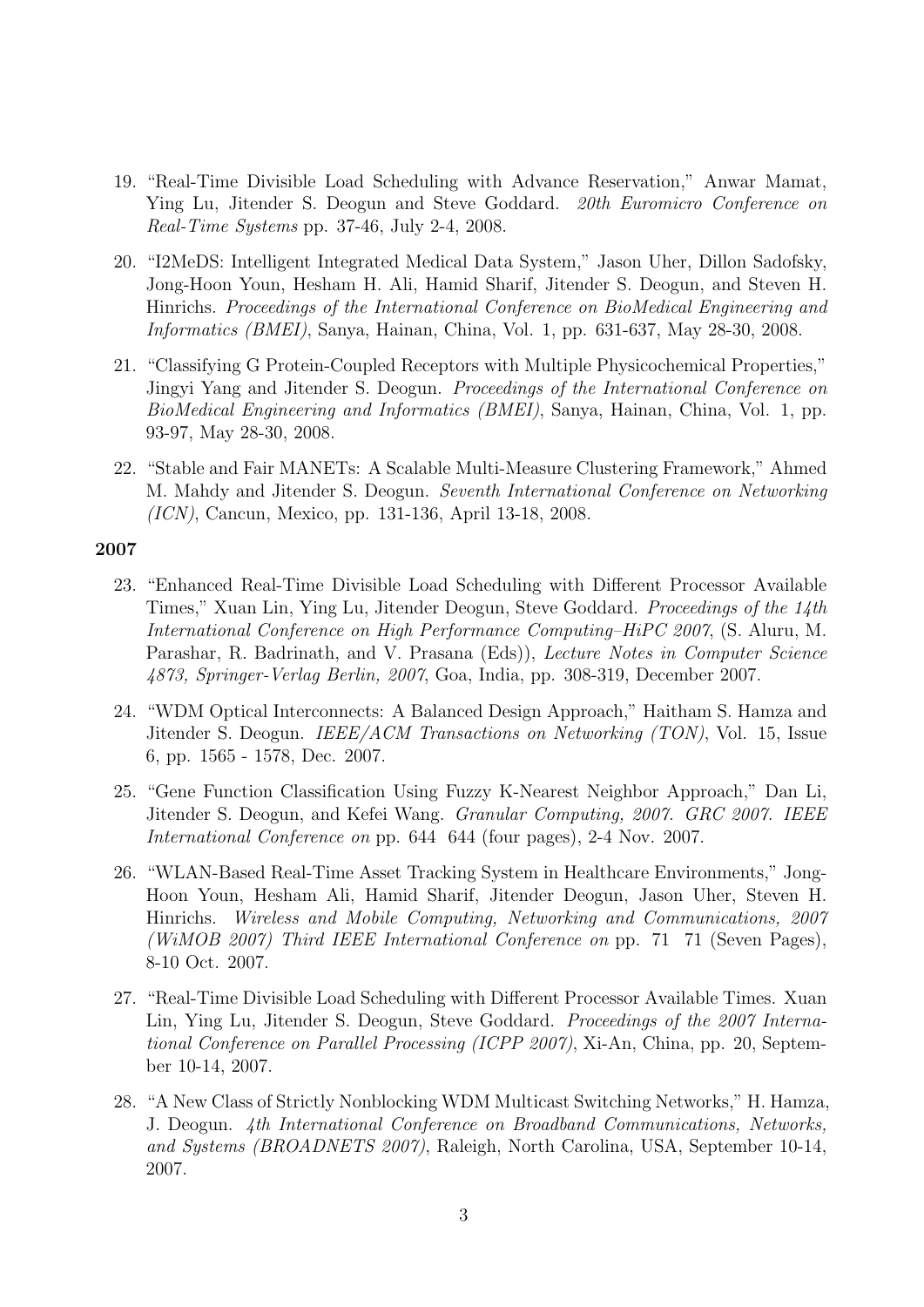- 29. "Proactive mitigation of impact of wormholes and sinkholes on routing security in energy-efficient wireless sensor networks," Huzaifa Al Nahas, Jitender S. Deogun, and Eric D. Manley. Wireless Networks (WiNet), August 2007.
- 30. "On The Bandwidth Efficiency of Pre-Crossconnected Trails," Manley, E. D., Hamza, H. S. and Deogun, J. S. Proceedings of the IEEE International Conference on Communications (ICC '07), pp. 2294-2299, Glasgow, Scotland, UK. June 2007.
- 31. "Design alternatives for N-stage WDM optical planar permutation networks," Haitham S. Hamza and Jitender S. Deogun. Photonic Network Communications, Volume 13, Number 3, pp. 297-312, June, 2007.
- 32. "Location Learning for Smart Homes," Eric D. Manley and Jitender S. Deogun. Proceedings of the 21st International Conference on Advanced Information Networking and Applications Workshops (AINA'07), pp. 787-792, May 2007.
- 33. "Parameter Tuning for Disjoint Clusters Based on Concept Lattices with Application to Location Learning," Brandon M. Hauff, Jitender S. Deogun. Proceedings of the 11th International Conference, Rough Sets, Fuzzy Sets, Data Mining and Granular Computing, (RSFDGrC 2007), Toronto, Canada, Aijun An, Jerzy Stefanowski, Sheela Ramanna, Cory J. Butz, Witold Pedrycz, Guoyin Wang (Eds.): Lecture Notes in Computer Science 4482, Springer, pp.232-239, May 14-16, 2007.
- 34. "Real-time Divisible Load Scheduling for Cluster Computing," Xuan Lin, Ying Lu, Jitender Deogun, and Steve Goddard, Proceedings of the Proceedings of the 13th IEEE Real-Time and Embedded Technology and Application Symposium (RTAS'07), pp. 303- 314 Bellevue,WA, April 2007.
- 35. "Design and analysis of strictly nonblocking WDM optical-switching networks," Haitham S. Hamza and Jitender S. Deogun. Journal of Optical Networking (JON), Vol. 6, Issue 4, pp. 322-340, March 2007.
- 36. "Efficient use of protection bandwidth and switching resources in optical WDM networks," Eric D. Manley, Haitham S. Hamza and Jitender S. Deogun. Journal of Optical Networking(JON), Vol. 6, Issue 4, pp. 349-368, March 2007.
- 37. "Optimizing Free Space Optics for City-Wide Wireless Networks," Ahmed M. Mahdy, and Jitender S. Deogun. Proceedings of the Sixth International Conference on Networking (ICN'07), pp. 66, January 2007.
- 38. "A Dynamic Approach for the Selection of Super Peers in Ad Hoc Networks," Ahmed M. Mahdy, Jitender S. Deogun and Jun Wang. Proceedings of the Sixth International Conference on Networking (ICN'07), pp. 18, January 2007.
- 39. "Radio Frequency Identification Applications in Smart Hospitals," H Al Nahas and Jitender S. Deogun. Proceedings of the Twentieth IEEE International Symposium on Computer-Based Medical Systems (CBMS'07), pp. 337-342, 2007.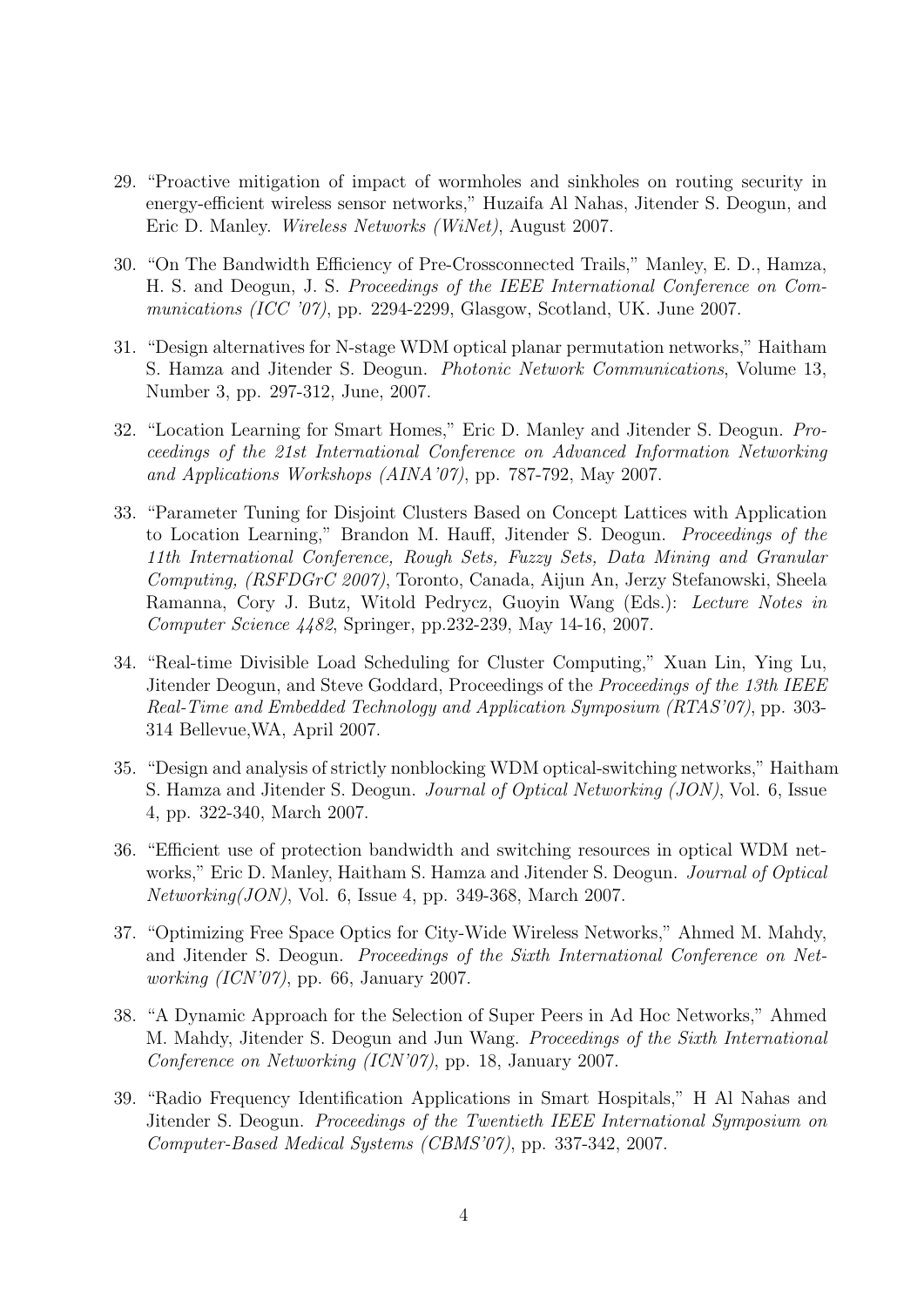40. "SPICE: A New Framework for Data Mining based on Probability Logic and Formal Concept Analysis," Liying Jiang and Jitender S. Deogun. Fundamenta Informaticae, Volume 78, pp. 467-485, 2007.

- 41. "Wavelength-division-multiplexing optical Benes-type networks with simultaneous spacewavelength switching," Haitham S. Hamza and Jitender Deogun. The OSA Journal of Optical Networking (JON), Vol. 5, No. 11, pp. 807-828, November 2006.
- 42. "Demonstration of a Nano-particle Based Optical Diode," D. Alexander, J. Deogun, H. Hamza, J. Bruce III, C. Zuhlke, B. Koch, R. Rudebusch, C. Zuhlke, B. Koch, R. Rudebusch, Optics Letters, Vol. 31, No. 13, July 1, 2006.
- 43. "A New Scalable WDM Optical Interconnect Design with Reduced Complexity," Haitham S. Hamza and Jitender S. Deogun. Proc. IEEE International Conference on Communications (ICC 2006), Vol. 6, pp. 2613–2318, June 2006.
- 44. "Path-based Protection in WDM Networks with Differentiated Quality-of-Protection," Yu Lin, Haitham S. Hamza and Jitender S. Deogun. Proc. IEEE International Conference on Communications (ICC 2006), Vol. 6, pp. 2489–2494, June 2006.
- 45. "Method of predicting Splice Sites based on signal interactions," Alexander Churbanov, Igor B. Rogozin, Jitender S. Deogun, and Hesham Ali. Biology Direct, Vol. 1, April 3, 2006.
- 46. "Multi-Round Real-Time Divisible Load Scheduling for Clusters, Xuan Lin, Ying Lu, Jitender Deogun, and Steve Goddard, Proceedings of the 12th IEEE Real-Time and Embedded Technology and Applications Symposium Work in Progress, pp. 28-31, April 2006.
- 47. "Strictly Nonblocking Multicasting WDM Optical Cross Connects Using Multiwavelength Converters," Haitham S. Hamza and Jitender S. Deogun, *HOTI '06: Proceedings* of the 14th IEEE Symposium on High-Performance Interconnects, pp. 37–44, 2006.
- 48. "Designing Full-Connectivity WDM Optical Interconnects with Reduced Switching and Conversion Complexity," Haitham S. Hamza and Jitender S. Deogun, HOTI '06: Proceedings of the 14th IEEE Symposium on High-Performance Interconnects, pp. 25– 30, 2006.
- 49. "Designing scalable WDM optical interconnects using predefined wavelength conversion," H. S. Hamza and J. S. Deogun, Journal of Optical Networking, Vol. 5, pp. 422-434, 2006.
- 50. "FADS: A Fuzzy Anomaly Detection System." Dan Li, Kefei Wang, Jitender S. Deogun. Real-Life Applications Based on Knowledge Technology, First International Conference (RSKT 2006), pp. 792 - 798, Chongquing, China, July 24-26, 2006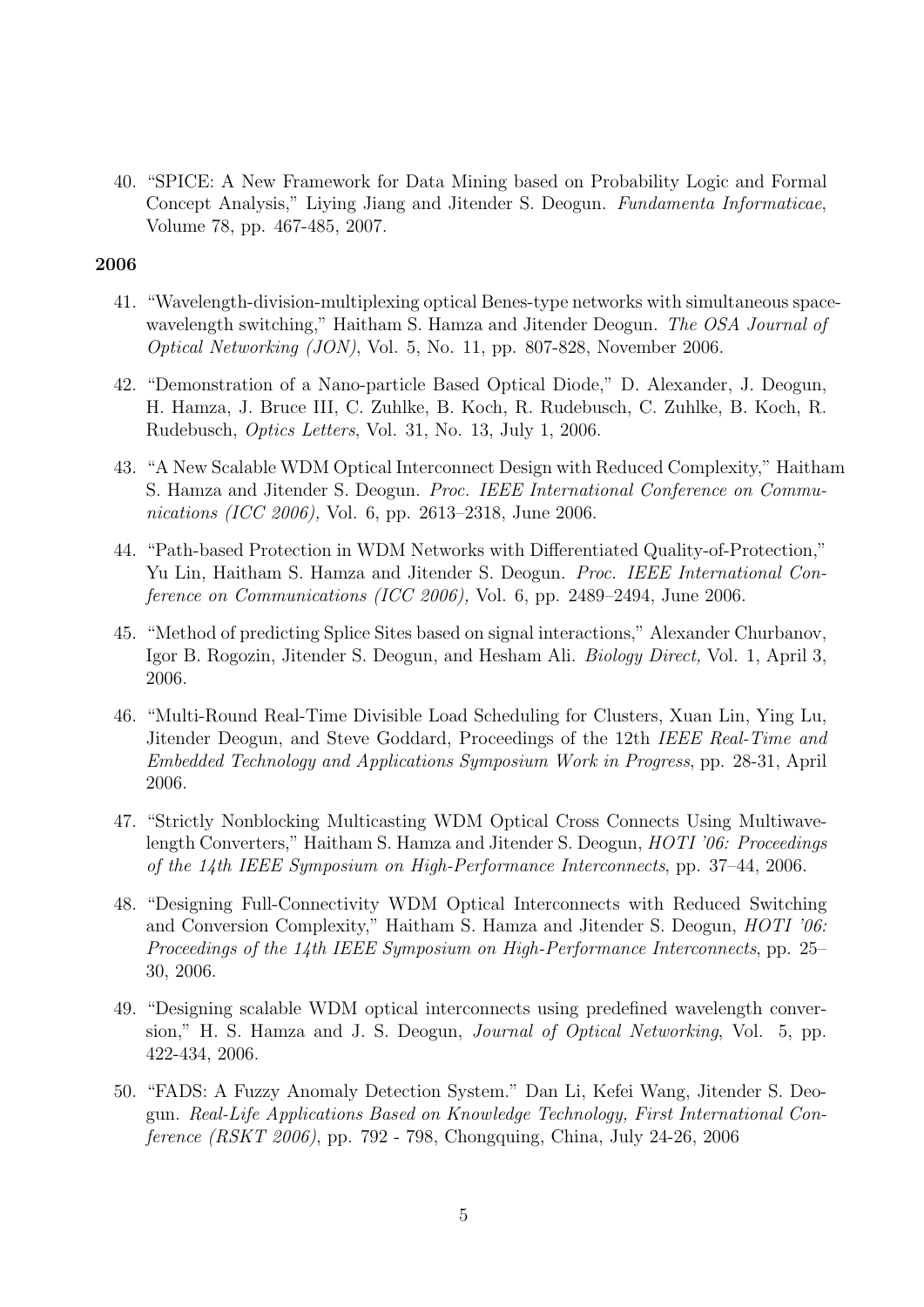- 51. "A WDM Banyan Switching Network for Multicast Optical Cross-Connects," Haitham S. Hamza and Jitender S. Deogun. Proc. 2006 IEEE Sarnoff Symposium, 2006.
- 52. "Wavelength and OEO Sharing and optimization in WDM networks with Path Protection," K. Wang, H. S. Hamza, and J. S. Deogun, Journal of Optical Networking, Vol. 5, No. 3, pp. 175-192, March 2006.
- 53. "Full-Connectivity Optical WDM Interconnects Using Fixed-range Wavelength Conversion," Haitham S. Hamza, Jitender S. Deogun. Proceedings of the IEEE 2006 Global Communications Conference (GLOBECOM 2006), 27 November - 1 December 2006.
- 54. "On the Design of a 2 logN 2 WDM Optical Path Cross Connect with Full Permutation Capability," Haitham S. Hamza, Jitender S. Deogun. Proceedings of the IEEE 2006 Global Communications Conference (GLOBECOM 2006), 27 November - 1 December 2006.
- 55. "Design and Analysis of a New Class of WDM Optical Interconnect Architectures," Haitham S. Hamza, Jitender S. Deogun. 3rd International Conference on Broadband Communications, Networks, and Systems (BROADNETS 2006), San Jos, California, USA, 1-5 October 2006.
- 56. "Periodic association mining in a geospatial decision support system. " Dan Li and Jitender S. Deogun. Proceedings of the 7th Annual International Conference on Digital Government Research, DG.O 2006, San Diego, California, USA, May 21-24, 2006. Digital Government Research Center 2006: 427-428
- 57. "Designing Fast and Bandwidth Efficient Protection Scheme for WDM Optical Networks." Yu Lin, Haitham S. Hamza, and Jitender S. Deogun. Networking. pp 391–402, 2006.
- 58. "A Fuzzy Anomaly Detection System." Dan Li, Kefei Wang, Jitender S. Deogun. Lecture Notes in Computer Science, No. 3917, pp. 167-168, 2006.
- 59. "Building Redundant Multicast Trees for Preplanned Recovery in WDM optical networks." Lan Kong, Maher Ali, and Jitender S. Deogun. *Journal of High Speed Net*works, Vol. 15 No. 4, pp. 379-398, 2006.
- 60. "Wavelength Exchanging Cross-Connect (WEX) A New Class of Photonic Cross-Connects," Haitham S. Hamza and Jitender Deogun. IEEE/OSA Journal of Lightwave Technology Vol. 24, No. 3, pp. 1101 - 1111, March 2006.
- 61. "Localization and Tracking in Sensor Systems," Eric D. Manley, Huzaifa Al Nahas, and Jitender S. Deogun. IEEE International Conference on Sensor Networks, Ubiquitous, and Trustworthy Computing (SUTC), Vol. 2, pp. 237-242, 2006.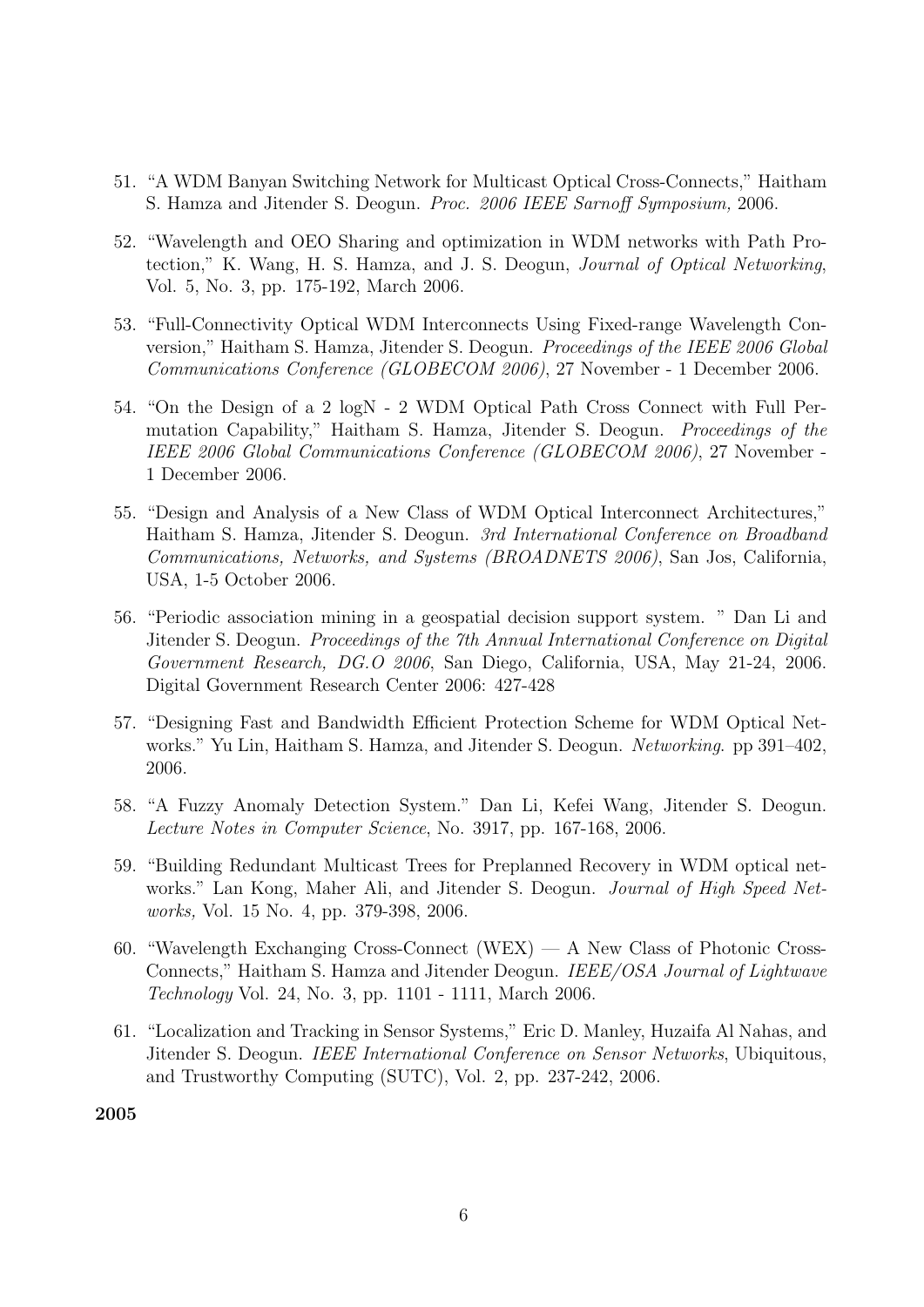- 62. "A New WDM Photonic Cross-Connect Architecture based on Wavelength Exchange Optical Crossbar," Haitham S. Hamza and Jitender Deogun. Proc. 2005 IEEE Workshop on High Performance Switching and Routing (HPSR 2005), Page(s):530 - 534, May, 2005.
- 63. "Routing and Wavelength Assignment with Maximum Resource Sharing in WDM Mesh Networks with Path-Based Protection," Haitham S. Hamza, Jitender Deogun, and Kefei Wang Proc. 2005 IEEE Workshop on High Performance Switching and Routing (HPSR 2005), Page(s):421 - 425, 12-14 May,2005.
- 64. "Public-key Cryptography in Sensor Networks," E. Manley, J. S. Deogun and H. Al Nahas. Proceedings Fifth IASTED International Multiconference: Wireless Networks and Emerging Technologies (WNET 2005), Banff, B.C., Canada, pp.120-125, July, 2005.
- 65. "Wavelength Assignment for Light-tree Protection in WDM Optical Networks," L. Kong, L. Li, J. S. Deogun and S. Scott. Proceedings Fifth IASTED International Multiconference: Optical Communication Systems and Networks (OCSN 2005), Banff, B.C., Canada, pp. 58-63, July, 2005.
- 66. "EDIVER: An Efficient routing algorithm for wireless sensor networks," Haitham S. Hamza, Shasha Wu, and Jitender Deogun. Proc. Fifth IASTED International Multiconference: Communication Systems and Applications (CSA 2005), pp. 58-63.
- 67. "Heuristics for maximizing OEO sharing in WDM mesh networks with path-based protection," Kefei Wang, Haitham S. Hamza, and Jitender Deogun. Proc. Fifth IASTED International Multiconference: Optical Communication Systems and Networks (OCSN 2005), pp.64-69.
- 68. "Architectures for WDM Benes network with simalteneoues space-wavelength switching capabilities," Haitham S. Hamza and Jitender Deogun. Proc. 2nd IEEE Int. Conf. on Broadband Networks (BROADNETS 05), pp. 209-218 (Best Paper Award).
- 69. "WDM Multistage Interconnection Networks Architectures for Enhancing Supernetworks Switching Infrastructure," Haitham S. Hamza and Jitender Deogun. Proc. 12th Annual IEEE International Conference on High Performance Computing Vol. 3769, pp. 444-453, 2005.
- 70. "An Algorithm for Boundary Discovery in Wireless Sensor Networks'," Jitender Deogun, Saket Das, Haitham S. Hamza and Steve Goddard.Proc. 12th Annual IEEE International Conference on High Performance Computing Vol. 3769, pp. 343-352, 2005.
- 71. "Prediction Mining An Approach to Mining Association Rules for Prediction," Jitender S. Deogun and Liying Jiang. Proceedings of the 10th International Conference on Rough Sets, Fuzzy Sets, Data Mining and Granular Computing (RSFDGrC'2005) conference, Regina, Canada, Lecture Notes in Computer Science, 2005.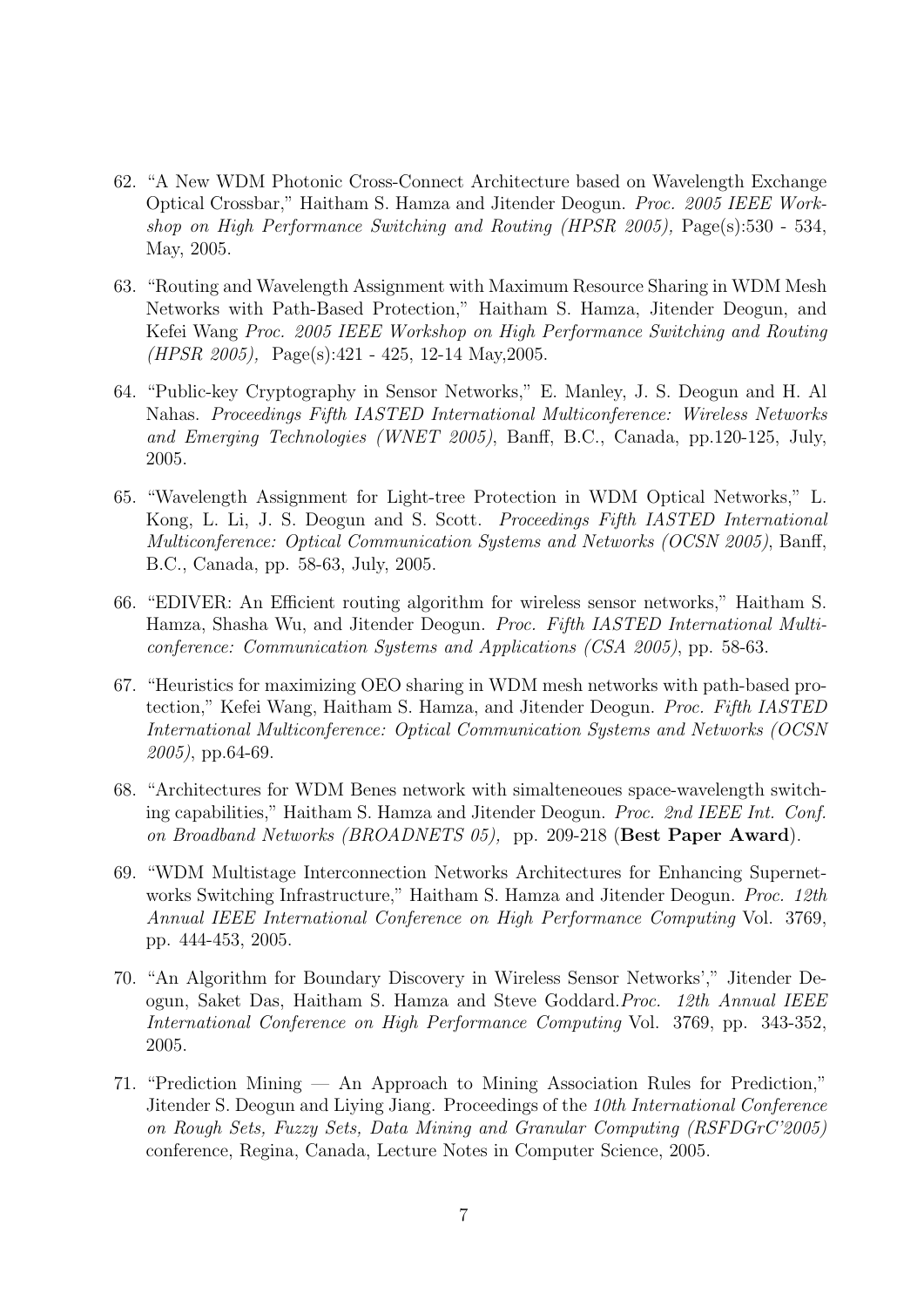- 72. "Adaptive Radio Channel Allocation for Supporting Coexistence of 802.15.4 and 802.11b," Chulho Won, Jong-Hoon Youn, Hesham Ali, Hamid Sharif, and Jitender Deogun. Proceedings of the IEEE 62nd Semiannual Vehicular Technology Conference (VTC 2005), Dallas, Texas, USA, Vol. 4, pp. 2522–2526, September 2005.
- 73. "SPICE: A Novel Approach to Data Analysis," Jitender S. Deogun and Liying Jiang. Proceedings of the 2nd Indian International Conference on Artificial Intelligence (IICAI-05) Pune, India, pp. 2432-2443, 2005.
- 74. "Comparative Evaluation on of Concept Approximation Approaches," Jitender S. Deogun and Liying Jiang. Proceedings of the 5th International Conference on Intelligent Systems Design and Applications (ISDA 2005) conference,Wroclaw University of Technology, Wroclaw, Poland, pp. 438-443, 2005.
- 75. "Quantum Dots Based Technology for Multiple Wavelength Conversion," Dennis Alexander, Jitender S. Deogun, Haitham S. Hamza, John Bruce III, Craig Zuhlke, Brandon Koch, and Pong Le Proc. 18th Annual IEEE/LEOS Laser and Electro-Optics Society Annual Meeting pp. 109 - 110, 2005.
- 76. " Domination Search on Graphs with Low Dominating-Target Number," D. Aggarwal, S. K. Mehta, J. S. Deogun. Proceedings of 31st International Workshop on Graph-Theoretic Concepts in Computer Science (WG 2005), Lecture Notes in Computer Science, Editors: Dieter Kratsch, Volume 3787/2005, Publisher: Springer-Verlag, Metz, France, June 23-25, 2005, pp. 28 - 37.
- 77. "Graph-Theoretic Methods," J. S. Deogun, and Zsolt Tuza. In Formal Methods in Computer Science, A. Pataricza, editor, 2005.
- 78. "Weighted edge-decompositions of graphs," Jitender S. Deogun, Zsolt Tuza, Stephen Scott and Lin Li. Journal of Combinatorial Mathematics and Combinatorial Computing (JCMCC), Vol. 53 (2005), pp.197-208.
- 79. "Dealing with Missing Data: Algorithms Based on Fuzzy Sets and Rough Sets Theories,"D. Li, J. Deogun, W. Spaulding, and B. Shuart. Transactions on Rough Sets. Vol. 3700, pp. 37-57, 2005.
- 80. "A Novel State Cache Scheme in Structured P2P Systems,"Hailong Cai, Jun Wang, Dong Li, Jitender S. Deogun. Journal of Parallel and Distributed Computing, Vol 65(2005), pp. 154-168, 2005.
- 81. "Hierarchical data dissemination scheme for large scale sensor networks," A. Visvanathan, Jong-Hoon Youn, J. Deogun. Proceedings of 2005 IEEE International Conference on Communications, 2005. ICC 2005, Volume 5, Page(s):3030 - 3036.
- 82. "Multicast optimization in broadband adaptive optical wireless networks," A.M. Mahdy, J.S. Deogun. Proceedings of 2005 IEEE Wireless Communications and Networking Conference, Volume 3, Page(s):1780 - 1785.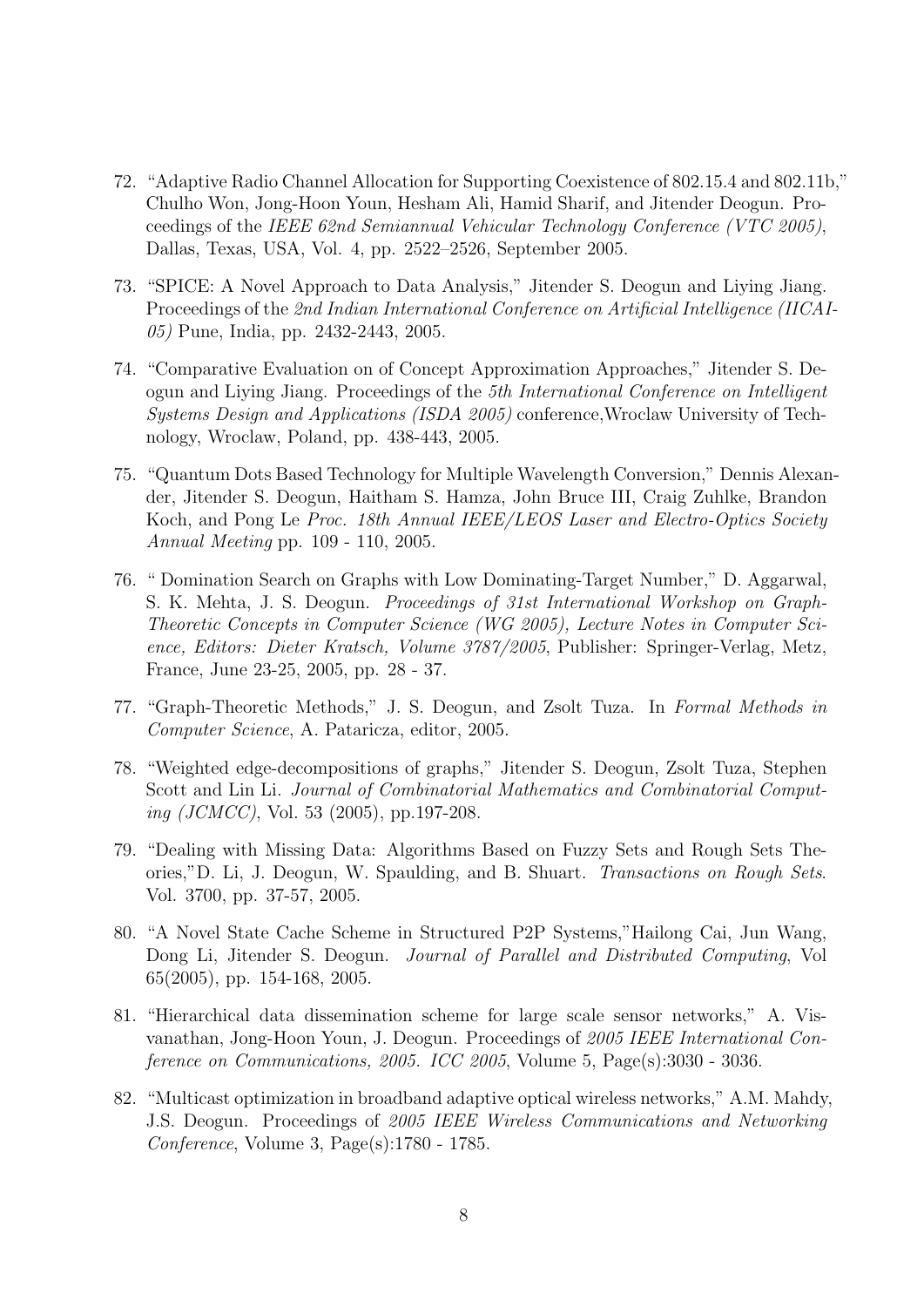- 83. "Multicast routing in 40Gb/s heterogeneous optical networks," Kefei Wang; M. Ali, J.S. Deogun. Proceedings of 2005 IEEE International Conference on Communications, 2005. ICC 2005, Volume 3, Page(s):1620 - 1624.
- 84. "A high-performance WDM photonic switch architecture for future supernetworks infrastructures," H.S. Hamza, J.S. Deogun. Proceedings of 24th IEEE International Performance, Computing, and Communications Conference, 2005. IPCCC 2005, 2005 Page(s):633 - 634.
- 85. "Achieving Stability and Fairness in Mobile Ad Hoc Networks," A.M. Mahdy, J.S. Deogun, Jun Wang. Proceedings of *NETWORKING 2005*, Page(s):1449-1452.
- 86. "Mobile ad hoc networks: a hybrid approach for the selection of super peers," A.M. Mahdy, J.S. Deogun, Jun Wang. Proceedings of Second IFIP International Conference on Wireless and Optical Communications Networks, 2005. WOCN 2005, Page(s):280 - 284.
- 87. "Towards scalable clustering of infrastructured mobile ad hoc networks," A.M. Mahdy, J.S. Deogun, Jun Wang. Proceedings of 2005 IEEE/Sarnoff Symposium on Advances in Wired and Wireless Communication, Page(s):77 - 80.
- 88. "SARM Succinct Association Rule Mining: An Approach to Enhance Association Mining," J. Deogun, Liying Jiang. Proceedings of the 15th International Symposium on Methodologies for Intelligent Systems (ISMIS'05), Lecture Notes in Computer Science 3471, pp. 121-130, 2005.
- 89. "Discovering Partial Periodic Sequential Association Rules with Time Lag in Multiple Sequences for Prediction," D. Li, J. Deogun. Proceedings of the 15th International Symposium on Methodologies for Intelligent Systems (ISMIS'05), Lecture Notes in Computer Science 3471, pp. 332-341, 2005.
- 90. "A New Scheme for Protein Sequence Motif Extraction," Jingyi Yang, Jitender S. Deogun, Zhaohui Sun. Proceedings of the 38th Hawaii International Conference on System Sciences - 2005, pp. 280-288.

- 91. "Interpolation Models for Spatio-temporal Association Mining," Dan Li, and Jitender S. Deogun. Fundamenta Informaticae, Vol 59(2-3), pp. 153-172, February 2004.
- 92. "Sequential Association Rule Mining with Time Lags," Sherri K. Harms and Jitender S. Deogun. Journal of Intelligent Information Systems, Vol 22(1): pp. 7-22, 2004.
- 93. "Performance analysis of optical packet switches with a hybrid buffering architecture [Invited]," L. Li, J. S. Deogun, and S. D. Scott, Journal of Optical Networks (JON), Vol. 3, 433-449, June 2004.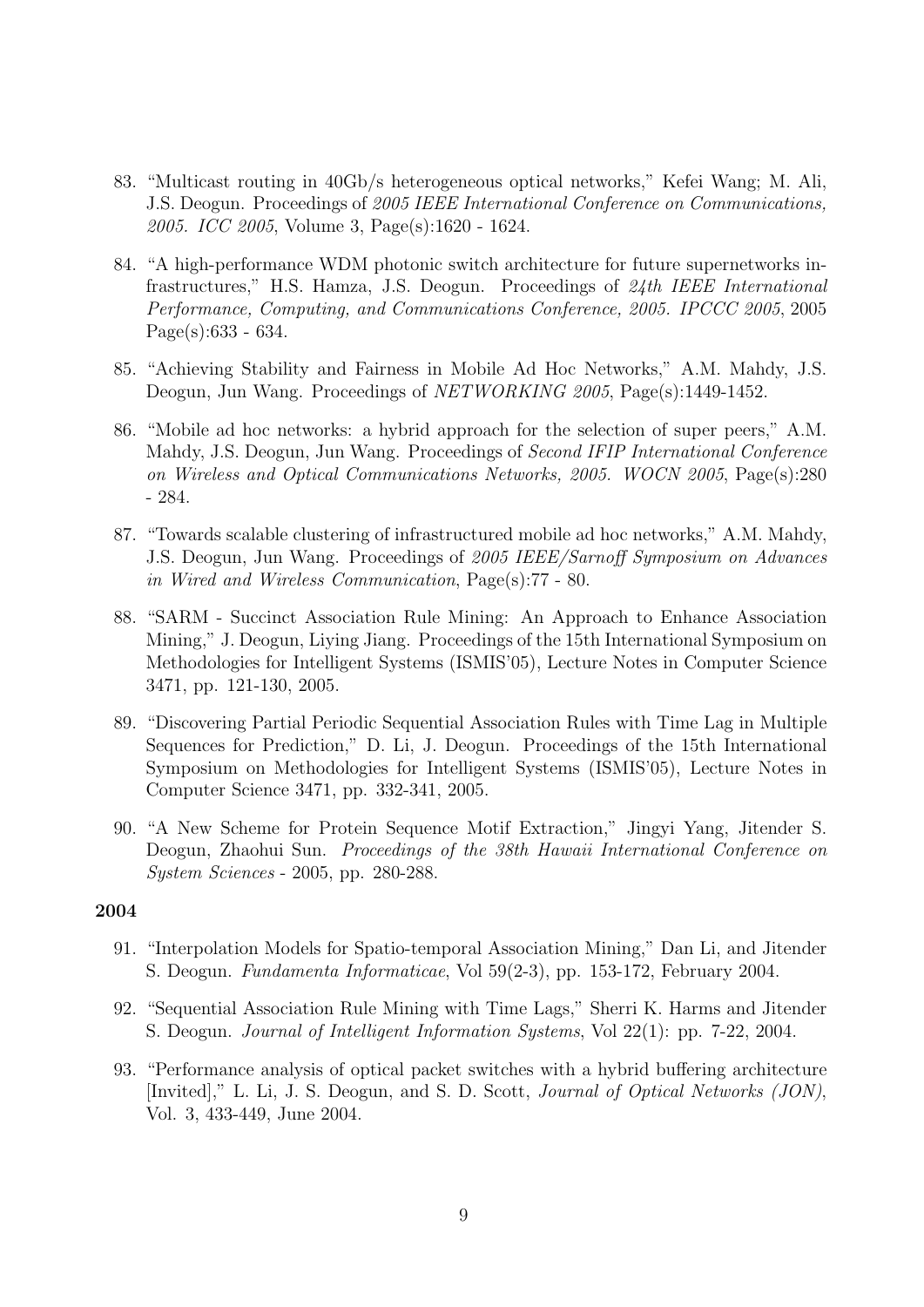- 94. "Monotone Concepts for Formal Concept Analysis," J. Deogun and J. Saquer. Journal of Discrete Applied Mathematics,special issue on Data Mining, Vol. 144, pp. 70–78, November 2004.
- 95. "Routing and Wavelength Assignment with Wavelength Converters Optimization for WDM Networks with Path-Protection," Haitham S. Hamza Jitender S. Deogun. International Conference on Computer Science, Software Engineering, Information Technology, e-Business, and Applications (CSITeA 2004).
- 96. "A Simulation Study of EDFA Charachterstics for In-Line Amplifcation in Optical Networks," Haitham S. Hamza Abdel-Wahab F. Hussein Ali M. El-Gendy Jitender S. Deogun. International Conference on Computer Science, Software Engineering, Information Technology, e-Business, and Applications (CSITeA 2004).
- 97. "Security in Wireless Sensor Networks: Issues and protocols," Huzaifa Al Nahas, Jitender S. Deogun, and Eric D. Manley. International Conference on Computer Science, Software Engineering, Information Technology, e-Business, and Applications (CSITeA 2004).
- 98. "A Scalable Hierarchical Data Dissemination Protocol for Wireless Sensor Networks," Parvathi Chundi , Jong-Hoon Youn, Anand Visvanathan and Jitender Deogun. International Conference on Computer Science, Software Engineering, Information Technology, e-Business, and Applications (CSITeA),Dec. 2004.
- 99. "Alexandre Tchourbanov, Hesham H. Ali, Jitender S. Deogun: Using Enhancing Signals to Improve Specificity of ab initio Splice Site Sensors. Computational and Sysytems Biology (CSB 2004): 672-673
- 100. "Zhaohui Sun, Jingyi Yang, Jitender S. Deogun: MISAE: A New Approach for Regulatory Motif Extraction. Computational and Sysytems Biology (CSB 2004): 173-181.
- 101. " Applications of EMAGEN on Comparing Multiple Prokaryotic Genomes," Jitender S. Deogun, Jingyi Yang, Fangrui Ma. METMBS 2004: 256-262.
- 102. "Broadband Optical Wireless Internet: Delay Optimization,"Ahmed Mahdy, Jitender S. Deogun, and Shashank Mehta. Proc. of the IEEE International Conference on Broadband Networks (BroadNets' 04), 2004, pp. 736-738.
- 103. "End-to-End Delay Heuristics for Adaptive Optical Wireless Networks," Ahmed Mahdy, Jitender S. Deogun, and Shashank Mehta. Proc. of the 12th IEEE Annual Meeting of the International Symposium on Modeling, Analysis, and Simulation of Computer and Telecommunication Systems (MASCOTS' 04), 2004, pp. 383-390.
- 104. "Wireless Optical Communications: A Survey,"Ahmed Mahdy and Jitender S. Deogun. Proc. of the IEEE Wireless Communications and Networking Conference (WCNC' 04), pp. 2399-2404.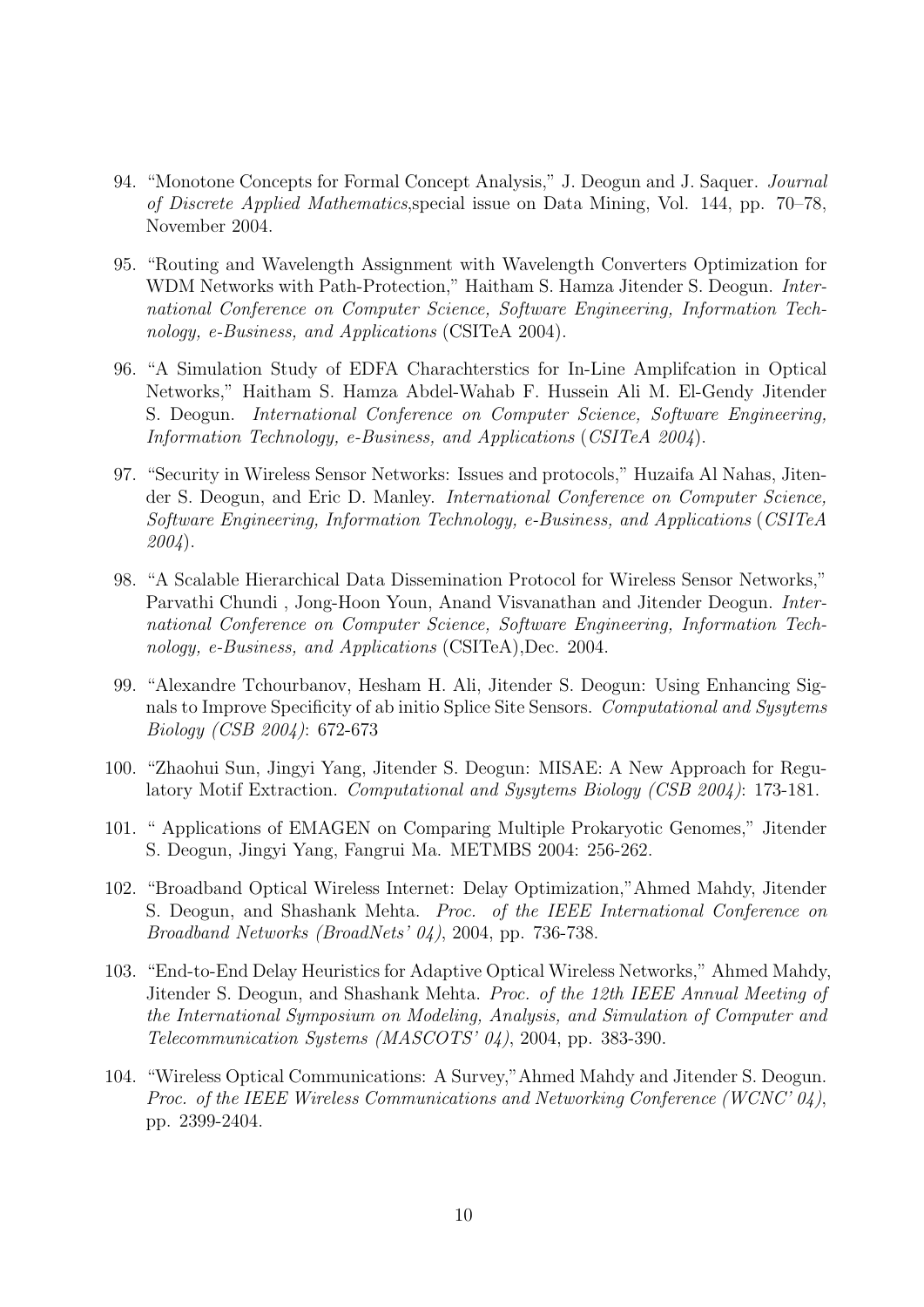- 105. "Discovering maximal potentially useful association rules based on probability logics,"Jitender Deogun, Liying Jiang, and Vijay Raghavan. Proceedings ofthe Fourth International Conference on Rough Sets and Current Trends in Computing (RSCTC), pp. 274-284, 2004.
- 106. "Interpolation Models for Spatio-temporal Association Mining," Dan Li, and Jitender S. Deogun. Fundamenta Informaticae, Vol 59(2-3), pp. 153-172, February 2004.
- 107. "Towards Missing Data Imputation: A Study of Fuzzy K-means Clustering Method," Dan Li, Jitender S. Deogun, William Spaulding, Bill Shuart. Rough Sets and Current Trends in Computing, (RSCTC 2004), pp. 573-579, Uppsala,Sweden, 2004.
- 108. "Temporal Knowledge Discovery with Infrequent Episode,"D. Li, L. Jiang, and J. S. Deogun. Proceedings of the 5th National Conference on Digital Government Research, pp. 353-354, May 2004, Seattle, Washington.
- 109. "EMAGEN: An Efficient Approach to Multiple Whole Genome Alignment," Jitender S. Deogun, Jingyi Yang, and Fangrui Ma. Proceedings of the 2nd Asia-Pacific BioInformatics Conference, (APBC2004), pp. 113-122, Dunedin, New Zealand January 18 - 22, 2004.
- 110. "RNA secondary structure prediction with simple psuedoknots," Jitender S. Deogun, Ruben Donis, Olga Komina, and Fangrui Ma. Proceedings of the 2nd Asia-Pacific BioInformatics Conference, (APBC2004), pp. 239-246, Dunedin, New Zealand January 18 - 22, 2004.
- 111. "Local prediction approach of protein classification using Probabilistic suffix trees," Zhaohui Sun, and Jitender S. Deogun. Proceedings of the 2nd Asia-Pacific BioInformatics Conference, (APBC2004),pp. 357-362, Dunedin, New Zealand January 18 - 22, 2004.

- 112. "Approximating Monotone Concepts," Jamil Saquer, and Jitender S. Deogun. Proceedings of the 3rd International Conference on Hybrid Intelligent Systems (HIS'03), pp. 605 - 613, December 14 - 17, 2003, Melbourne, Australia.
- 113. "A novel fiber delay line buffering architecture for optical packet switching," Lin Li, Stephen Scott and Jitender S. Deogun. Proceedings of the IEEE 2003 Global Communications Conference (GLOBECOM 2003), pages 2809-2813, San Francisco, CA, December 2003.
- 114. "Performance analysis of WDM optical packet switches with a hybrid buffering architecture," Lin Li, Stephen Scott and Jitender S Deogun. Proceedings of the Fourth Annual Optical Networking and Communications conference (OptiComm 2003), pages 346-356, Dallas, TX, October 2003.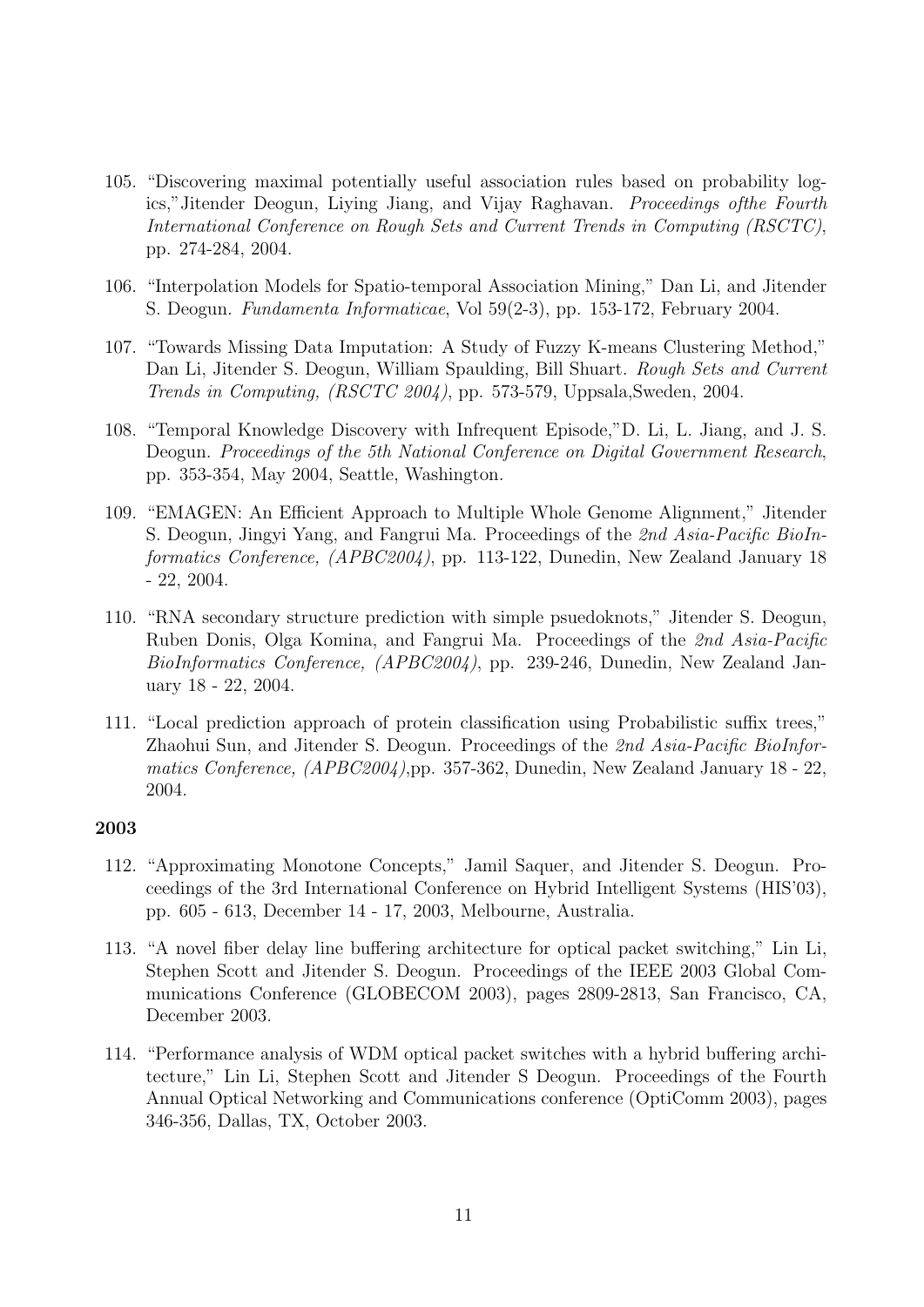- 115. "Preplanned Recovery with Redundant Multicast Trees in Optical Networks," L. Kong and J. S. Deogun and M. Ali. Proceedings of the Fourth Annual Optical Networking and Communications conference (OptiComm 2003), pages 419-423, Dallas, TX, October 2003.
- 116. "Probability Logic Modeling of Knowledge Discovery in Databases," J. Deogun, L. Jiang, Y. Xie and V. Raghavan. Proceedings of the 14th International Symposium on Methodologies for Intelligent Systems (ISMIS'03), Lecture Notes in Computer Science 2871, pp. 402 - 407, October 2003, Maebashi City, Japan.
- 117. "Spatio-temporal Association Mining for Un-sampled Sites," D. Li, J. Deogun. Proceedings of the 14th International Symposium on Methodologies for Intelligent Systems (ISMIS'03), Lecture Notes in Computer Science 2871, pp. 478-485, October 2003, Maebashi City, Japan.
- 118. "Building Knowledge Discovery into a Geo-spatial Decision Support System," Sherri K. Harms, Jitender S. Deogun, Steve Goddard. ACM Symposium on Applied Computing, 2003: 445-449.
- 119. "Catacondensed hexagonal systems with smaller numbers of Kekule structures," Jitender S. Deogun, Xiaofeng Guo, Wandi Wei, Fuji Zhang. Journal of Molecular Structure (Theochem), 639 (2003) 101-108.
- 120. "Interpolation Techniques for Geo-spatial Association Rule Mining," Dan Li, Jitender S. Deogun. Proceedings of the 9th International Conference on Rough Sets, Fuzzy Sets, Data Mining and Granular Computing (RSFDGrC'2003) conference, Chongqing, China, pp. 573-580, October 2003.
- 121. "Design and Implemetation of a Geop-spatial Decision Support System," Dan Li, Jitender S. Deogun, and Sherri K. Harms. Proceedings of the 2003 National Conference on Digital Government Research, Boston, MA, May 2003, pp. 115-118.
- 122. "A Prototype for Multiple Whole Genome Alignment," J. S. Deogun, F. Ma, J. Yang, and A. Benson. Proceedings of Hawaii International Conference on System Sciences (HICCS-36), pp. 128-134, January 2003, Waikoloa, HA, USA.
- 123. "Routing in Sparse Splitting Optical Networks with Multicast Traffic," S. Yan, and J. S. Deogun. Computer Networks, Vol. 41/1, pp. 89-113, January 6, 2003.
- 124. "Multi-drop Path Model for Multicast Routing and Wavelength Minimization," S. Yan, and J. S. Deogun. Information Sciences Vol. 149/1-3, pp. 113-134, January 8, 2003.

125. "Limited Range Wavelength Conversion in All-Optical Wavelength-Routed Networks with Dynamic Traffic," L. Kong and J. S. Deogun. *Proceedings of IEEE Interna*tional Conference on Software, Telecommunications and Computer Networks (Soft-COM 2002), Venice, Italy, pp. 381-385, October 8-11, 2002.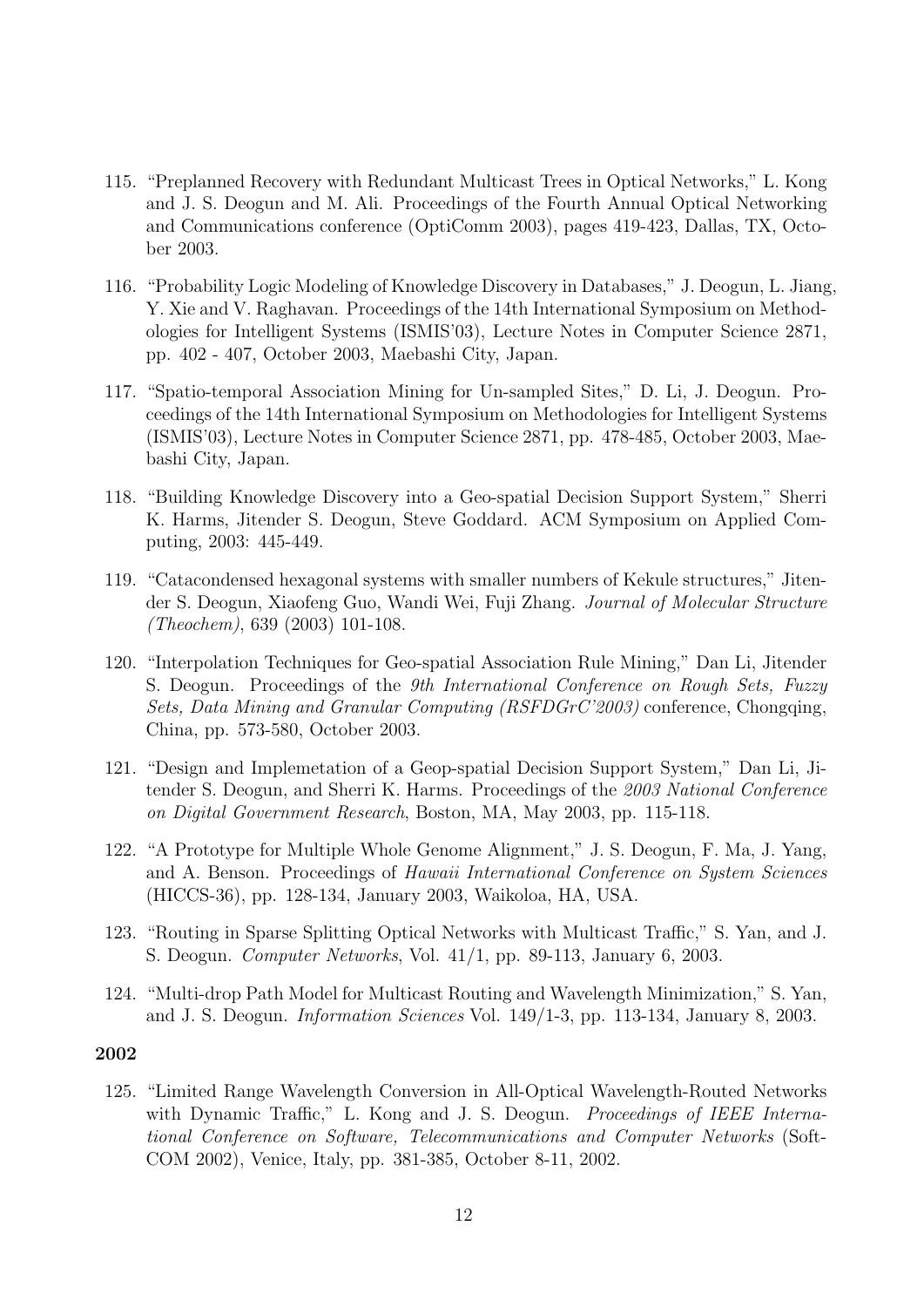- 126. "Cost-effective approaches for circuit construction in WDM SONET rings," L. Li, S. Scott and J. S. Deogun. Proceedings of the IASTED International Conference on Wireless and Optical Communications (IASTED'02), Banff, B.C., Canada, pp. 333- 338, July, 2002.
- 127. "Discovering Sequential Association Rules with Constraints and Time Lags in Multiple Sequences," Sherri K. Harms, Jitender S. Deogun, and Tsegaye Tadesse. *Proceedings* of the 2002 International Symposium on Methodologies for Intelligent Systems (ISMIS '02), Lyon, France, pages 432-442, June 2002.
- 128. "Multilevel Cooperative Search for the Circuit/Hypergraph Partitioning problem," M. Ouyang, M. Toulouse, K. Thulasiraman, F. Grover, and J. S. Deogun. IEEE Transactions on Computer-Aided Design and Integrated Circuits and Systems, Vol. 21, No. 6, June 2002, pp. 685-693.
- 129. "Dominating pair graphs," J. S. Deogun, and D. Kratsch. SIAM Journal on Discrete Mathematics Vol. 15 (2002), pp. 353-366.
- 130. "Efficient Rule Discovery in a Geo-spatial Decision Support System," Sherri K. Harms, Dan Li, Jitender S. Deogun, and Tsegaye Tadesse. Proceedings of the 2002 National Conference on Digital Government Research, Los Angeles, California, USA, pages 235- 241, May 2002.
- 131. "Multi-Drop Path Model for Multicast Routing," S. Yan, M. Ali and J. S. Deogun. Proceedings of 6th Joint Conference on Information Sciences (JCIS'02), Research Triangle Park, North Carolina, USA, pp. 1283-1286, March 8-13, 2002.

- 132. "Route optimization of multicast sessions in sparse light-splitting optical networks," S. Yan, M. Ali and J. S. Deogun. Proceedings of IEEE Global Telecommunications Conference – 2001 (GLOBECOM'01), Vol. 4, pp. 2134 -2138., 2001.
- 133. "Discovering Representative Episodal Association Rules from Event Sequences Using Frequent Closed Episode Sets and Event Constraints," Sherri K. Harms, Jitender S. Deogun, Jamil Saquer, and Tsegaye Tadesse. Proc. of The 2001 IEEE International Conference on Data Mining (ICDM '01), San Jose, California, USA, pp. 603-606, November 29 - December 2, 2001.

- 134. "Optical QoS in Multicast Wavelength-Routed Networks," M. Ali and J. S. Deogun. Proceedings of the 25th Annual IEEE conference on Local Computer Networks (LCN 2000), pp. 491-498., 2000.
- 135. "Allocation of Multicast Nodes in Wavelength-Routed Networks," M. Ali and J. S. Deogun. International Conference on Communications (ICC 2001), Helinski, Finland, Vol. 2, pp. 614 -618, 2001.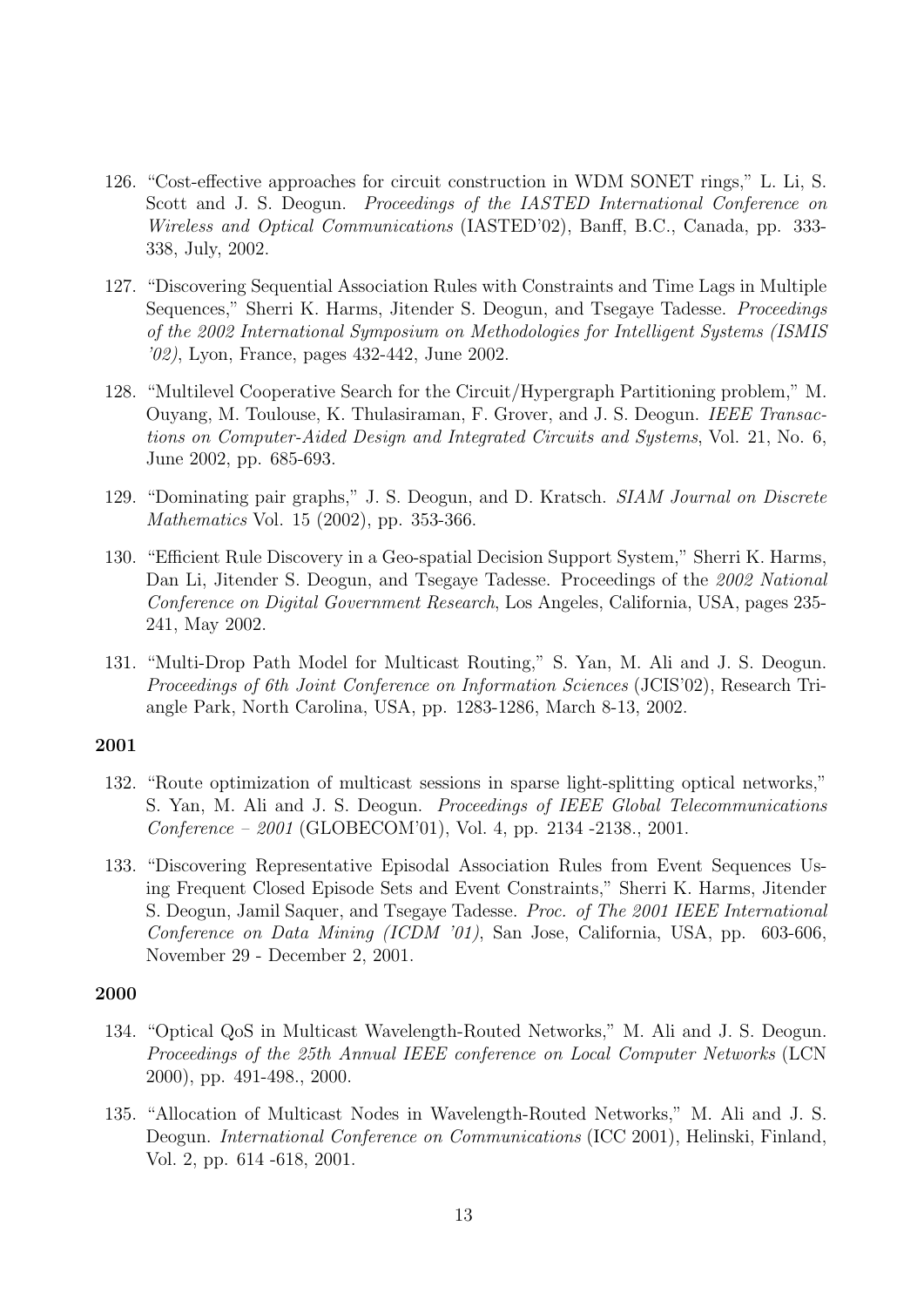- 136. "Concept Based Retrieval Using Generalized Retrieval Functions," M. Kim, J. S. Deogun, and V. V. Raghavan. Fundamenta Informaticae, Vol. 47, pp. 119-135, 2001.
- 137. "Concept Approximations Based on Rough Sets and Similarity Measures," J. Saquer and J. S. Deogun. International Journal of Applied Mathematics and Computer Science, Vol. 11, No. 3, pp. 655-674, 2001.
- 138. "Cost-Effective Implementation of Multicasting in Wavelength-Routed Networks," M. Ali and J. S. Deogun. IEEE/OSA Journal of Lightwave Technology — Special Issue on Optical Networks, Vol. 18, No. 12, pp. 1628-1638, December 2000.
- 139. "Optimal Queries in Information Filtering", A. Alsaffar, J. S. Deogun, and H. Sever. In Foundations of Intelligent Systems: Twelfth International Symposium on Methodologies for Intelligent Systems, ISMIS'2000 proceedings, Zbigniew Ras, and Setsuo Ohsuga (eds.), Lecture Notes in Artificial Intelligence, Vol. 1932, pp. 435–443, Springer-Verlag, Charlotte, NC, October, 2000.
- 140. "An Evaluation of a New Power-Efficient Multicast Wavelength-Routing Switch," M. Ali and J. S. Deogun. The 2000 Symposium on Performance Evaluation of Computer and Telecommunication Systems SPECTS'2000, pp. 357-465, Society of Computer Simulation (SCS), 2000.
- 141. "Power-Efficient Design of Multicast Wavelength-Routed Networks," M. Ali and J. S. Deogun. IEEE Journal on Selected Areas of Communications — Protocols and Architectures for Next Generation Optical WDM Networks, Vol. 18, No. 10, pp. 1852- 1863, October 2000.
- 142. "On modeling of concept based retrieval in generalized vector spaces," M. Kim, A. H. Alsaffar, J. S. Deogun, and V. V. Raghavan. In Foundations of Intelligent Systems: Twelfth International Symposium on Methodologies for Intelligent Systems, IS-MIS'2000 proceedings, Zbigniew Ras, and Setsuo Ohsuga (eds.), Lecture Notes in Artificial Intelligence, Vol. 1932, pp. 453–462, Springer-Verlag, Charlotte, NC, October, 2000.
- 143. "Concept Approximations for Formal Concept Analysis," J. Saquer, and J. S. Deogun. In Foundations of Intelligent Systems: Twelfth International Symposium on Methodologies for Intelligent Systems, ISMIS'2000 proceedings, Zbigniew Ras, and Setsuo Ohsuga (eds.), Lecture Notes in Artificial Intelligence, Vol. 1932, pp. 495–504, Springer-Verlag, Charlotte, NC, October, 2000.
- 144. "Allocation of Splitting Nodes in All-Optical Wavelength-Routed Networks," M. Ali and J. S. Deogun. Journal on Photonic Network Communications Vol. 2, No. 3, pp. 247-265, August 2000.
- 145. "Enhancing Concept-based Retrieval based on Minimal Term Sets," A. Alsaffar, J. S. Deogun, V. V. Raghavan, and H. Sever. Journal for Intelligent Information Systems. Vol. 14, No. 2/3, pp. 155-174, 2000.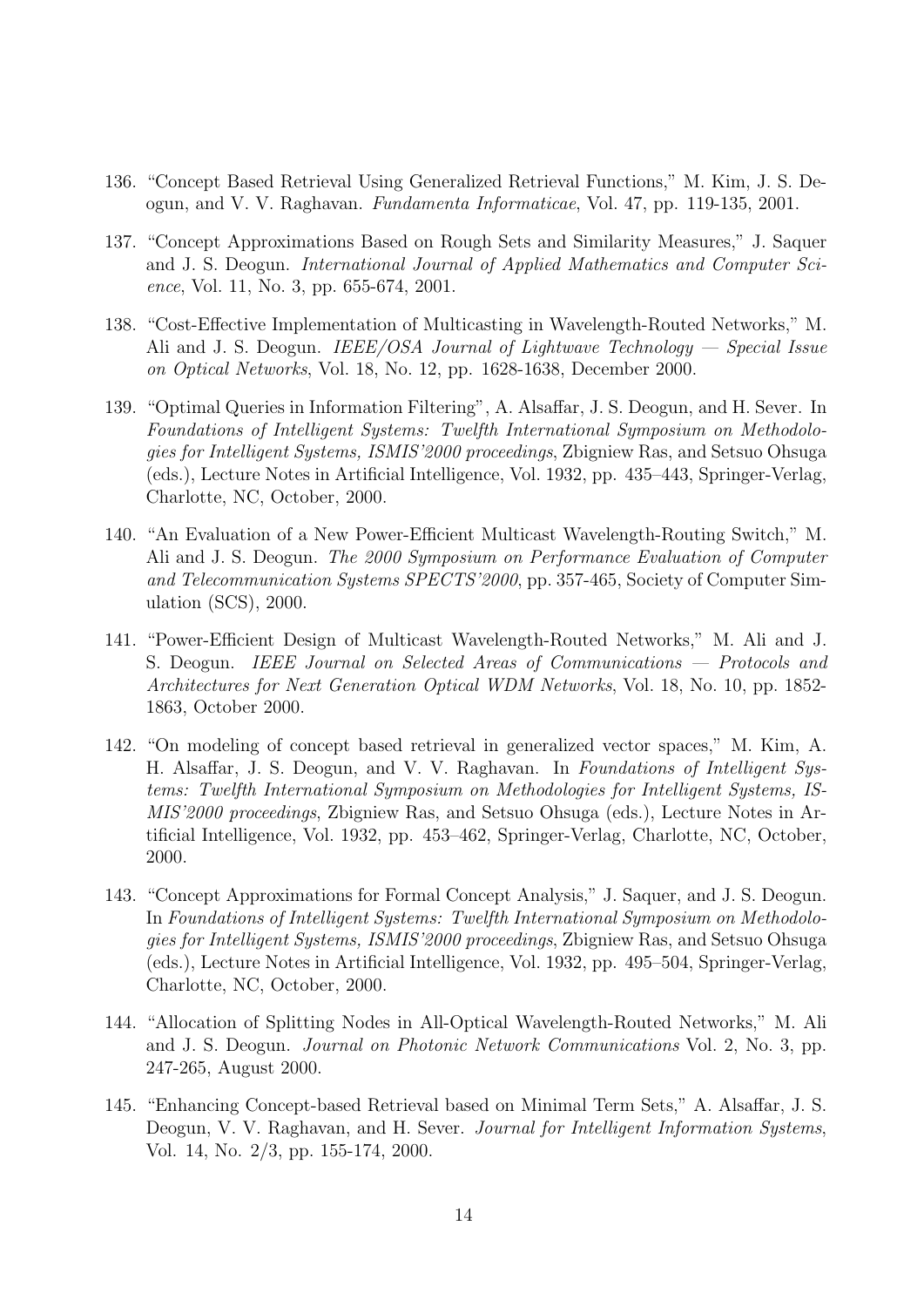- 146. "Optical QoS in Multicast Wavelength-Routed Networks," M. Ali and J. S. Deogun. Proceedings of the 25th Annual IEEE conference on Local Computer Networks (LCN 2000), pp. 497-498.
- 147. "Routing and Wavelength Assignment with Power Considerations in Optical Networks," M. Ali, B. Ramamurthy, and J. S. Deogun. The International Journal of Computer and Telecommunications Networking, Elsevier Science, Vol. 32, No. 5, pp. 539-555, May 2000.
- 148. "Non-definable Concepts for Formal Concept Analysis," J. Saquer and J. S. Deogun. Proceedinngs of 8th International Conference on Conceptual Structures: Logical, Linguistic, and Computational Issues, (ICCS 2000), Volume II, Working with Conceptual Structures, pp. 73-83, Shaker-Verlag, Aachen, Germany, May 2000.

- 149. "On the vertex ranking problem for trapezoid, circular-arc and other graphs," J. S. Deogun, T. Kloks, D. Kratsch, and H. Müller. *Discrete Applied Mathematics*, vol. 98 (1999), no. 1-2, pp. 39–63.
- 150. "Consecutive Retrieval Property Revisited," J. S. Deogun and K. Gopalakrishanan. Information Processing Letters, Vol. 69, pp. 15-20, 1999.
- 151. "Multi-level Cooperative Search: Application to the Netlist/Hypergraph Partitioning problem," M. Ouyang, M. Toulouse, K. Thulasiraman, F. Grover, and J. S. Deogun. International Symposium on Physical Design, ISPD-2k , Feb 2000.
- 152. "Concept-based Retrieval with Minimal Term Sets," A. H. Alsaffar, J. S. Deogun, V. V. Raghavan, and H. Sever. Foundations of Intelligent Systems: Eleventh International Symposium, ISMIS'99, pages 114–122. Springer, Warsaw, Poland, Jun. 1999.
- 153. "Routing and wavelength assignment (RWA) with power considerations in optical networks," M. Ali, B. Ramamurthy, and J. S. Deogun," Proceedings of IEEE Globecom '99 Symposium on High-Speed Networks, (Rio de Janeiro, Brazil), Dec. 1999, pp. 27-31.
- 154. "Routing algorithms for all-optical networks with power considerations: The unicast case," M. Ali, B. Ramamurthy, and J. S. Deogun. Proceedings of Eighth IEEE International Conference on Computer Communications and Networks (ICCCN'99), (Boston-Natick, MA), Oct. 1999, pp. 122-126.
- 155. "Formal Rough Concept Analysis," J. Saquer and J. S. Deogun. Proc. of 7th International Workshop, RSFDGrC'99, Yamaguchi, Japan, November 9-11, 1999. New Directions in Rough Sets, Data Mining, and Granular-soft Computing, Zhong, N., Skowron, A., and Ohsuga, S., (eds.), Lecture Notes in Computer Science, Vol. 1711, Springer-Verlag, 1999, pp. 91-99.
- 156. "The Item-set Tree: A Data Structure for Data Mining," A. Hafez, V. V. Raghavan, and J. S. Deogun. Proc. of Data Warehousing and Knowledge Discovery (DaWaK'99) Conf., Florence, Italy, Aug. 99, 1999, pp. 136-145.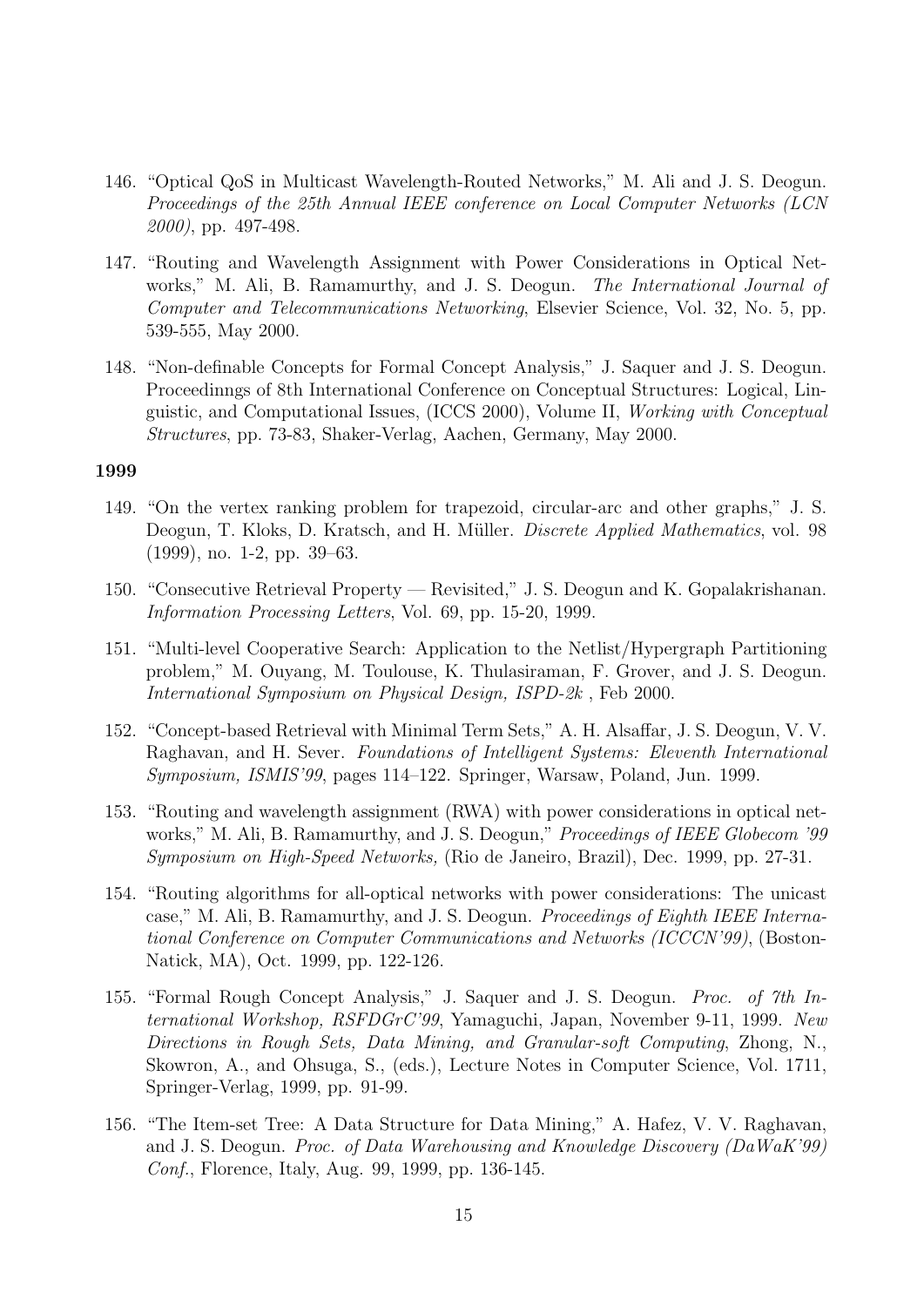- 157. "Conceptual Clustering in Information Retrieval," S. K. Bhatia and J. S. Deogun. IEEE Transactions on Systems, Man & Cybernetics, Vol. 28, No. 3, pp. 427-436, 1998.
- 158. "Hamiltonian Cycles in Permutation Graphs," J. S. Deogun, and C. Riedesel. Journal of Combinatorial Mathematics and Combinatorial Computing, Vol. 27, pp. 161-200, 1998.
- 159. "Association mining and formal concept analysis," J. S. Deogun, V. V. Raghavan, and H. Sever. Proc. of RSDMGrC98- Sixth International Workshop on Rough Sets, Data Mining and Granular Computing, Research Triangle Park, NC, Oct. 1998.
- 160. "Structural abstractions of hypertext documents for web-based retrieval," J. S. Deogun, V. V. Raghavan, and H. Sever. Proc. of DEXA 98 - 9th International Workshop on Database and Expert Systems Applications, pages 385–390, Vienna, Austria, Aug. 1998.
- 161. "Stability and Performance of List scheduling With External Process Delays," J. S. Deogun, R. M. Kieckhafer, and A. W. Krings. *Real Time Systems*, vol. 14, pp. 5-37, 1998.
- 162. "Ranking of Graphs," H. Bodlaender, J. S. Deogun, K. Jansen, T. Kloks, D. Kratsch, H. Müller, and Zs. Tuza. *SIAM Journal on Discrete Mathematics*, vol. 11 (1998), pp. 168-181.
- 163. "On Feature Selection and Effective Classifiers," J. S. Deogun, S. K. Choubey, V. V. Raghavan, and H. Sever. Journal of Amer. Soc. for Information Sci., Vol. 49(4), pp. 423-434, April 1998.
- 164. "Data mining: Trends and issues-guest editors' introduction," V. V. Raghavan, J. S. Deogun, and H. Sever. *Journal of Amer. Soc. for Information Sci.*, Vol. 49(4), pp. 397-402, April 1998.

- 165. "1-tough Cocomparability Graphs are Hamiltonian," J. S. Deogun, D. Kratsch, G. Steiner. Discrete Mathematics, Vol. 170, No. 1-3, pp. 99–106, 1997.
- 166. "An Approximation Algorithm for Clustering Graphs with Dominating Diametral Path," J. S. Deogun, D. Kratsch, and G. Steiner. *Information Processing Letters*, Vol. 61, pp. 121-127, 1997.
- 167. "Algorithms for the Boundary Selection Problem in Information Retrieval," J. N. Bhuyan, J. S. Deogun, and V. V. Raghavan. Algorithmica, Vol. 17, pp. 133-161, January, 1997.
- 168. "Data Mining: Trends in Research and Development," J. S. Deogun, V. V. Raghavan, A. Sarkar and H. Sever. In Rough Sets and Data Mining: Analysis of Imprecise Data, T. Y. Lin and N. Cercone (Eds.), pp. 9-46, Kluwer Academic Publishers, 1997.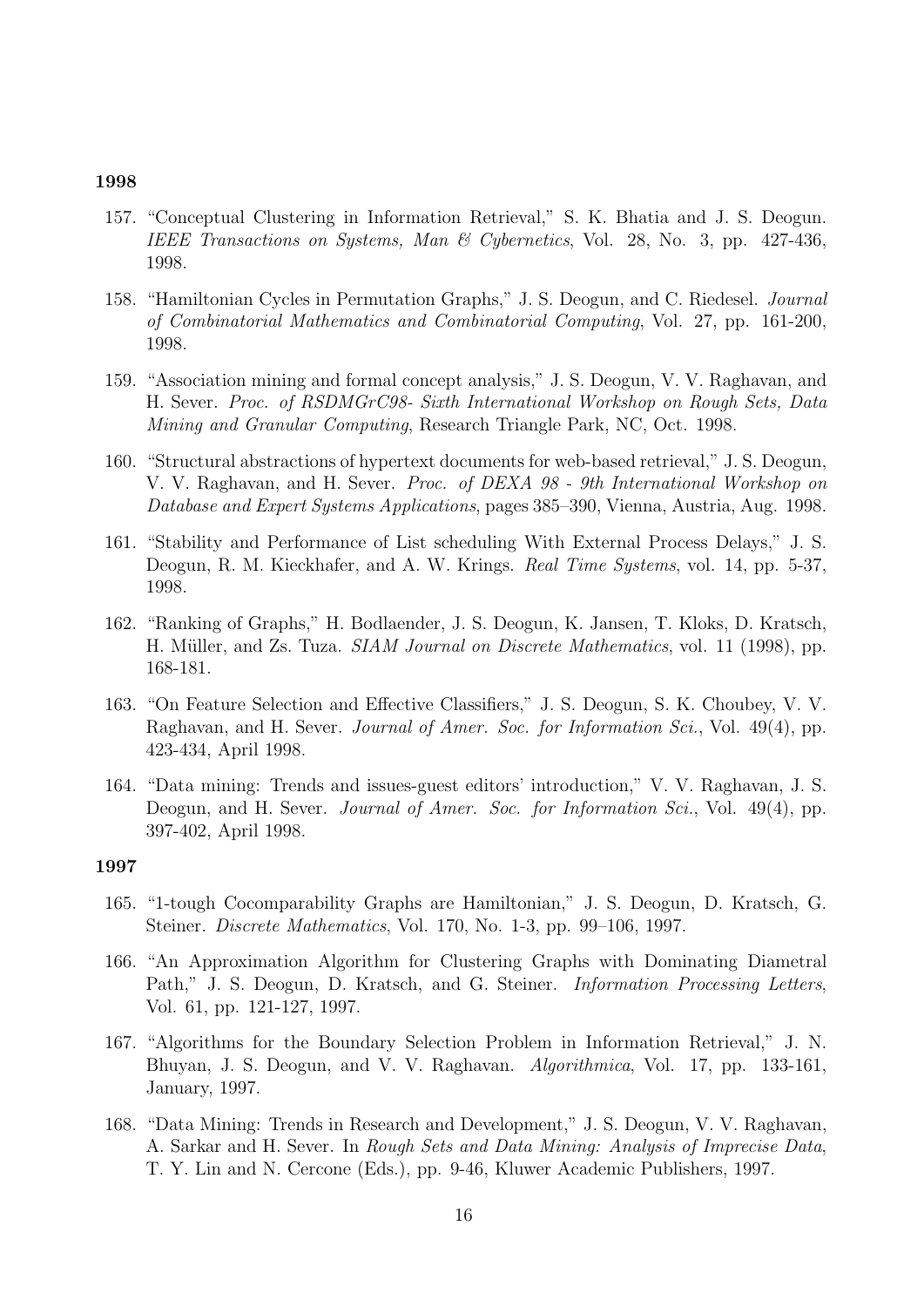169. "A comparison of classification methods," H. Sever, V. V. Raghavan, J. S. Deogun, and S. K. Choubey. Proc. of International Conf. of Information Sciences- Rough Set & Computer Science, volume 3, pages 371–374, Raleigh, NC, Mar. 1997.

### 1996

- 170. "A comparison of feature selection algorithms in the context of rough classifiers," S. K. Choubey, J. S. Deogun, V. V. Raghavan, and H. Sever. Proc. of International Conference on Fuzzy System (IEEE-Fuzz' 96), New Orleans, LA., Sept. 1996, Vol. 2, pp. 1122-1128.
- 171. "Cooperative Gaurds in 3-spiral Polygons," J. S. Deogun, and S. Sarasamma. J. Combin. Math. Combin. Comput., Vol. 22, pp. 161–182, 1996.

### 1995

- 172. "Conceptual Query Formulation and Retrieval," S. K. Bhatia, J. S. Deogun, and V. V. Raghavan. Journal of Intelligent Information Systems, Vol. 5, No. 3, pp. 183-209, November 1995.
- 173. "Permutation Graphs: Hamiltonian Paths," C. Riedesel and J. S. Deogun. Journal of Combinatorial Mathematics and Combinatorial Computing, Vol. 19, pp. 55-63, 1995.
- 174. "Exploiting upper approximations in the rough set methodology," J. S. Deogun, V. V. Raghavan, and H. Sever. Proc. of the First International Conference on Knowledge Discovery and Data Mining, Montreal, Canada, August 1995, pp. 69-74.
- 175. "On the Pure Edge Integrity of Graphs," K. J. Bagga, and J. S. Deogun. Graph Theory, Combinatorics, and Applications, vol. 1, pp. 301-310, 1995.

- 176. "The Performance of Inherently Stable Priority List Dispatchers in Hard Real Time Systems," A. W. Krings, R. M. Kieckhafer, and J. S. Deogun. IEEE Parallel and Distributed Technology, Special Issue: Parallel and Distributed Real-Time Computing, Vol. 2, No. 4, pp 49-60, December 1994.
- 177. "Rough Set based Classification Methods and Extended Decision Tables," J. S. Deogun, V. V. Raghavan, and H. Sever. Proceedings of the Third International Workshop on Rough Sets and Soft Computing, San Jose, CA, Nov., 1994, pp. 310-317.
- 178. "Computational Complexity of Weighted Integrity," S. Ray and J. S. Deogun. Journal of Combinatorial Mathematics and Combinatorial Computing, Vol. 16, pp. 65-73, October 1994.
- 179. "Polynomial Algorithms for Hamiltonian Cycles in Cocomparability Graphs," J. S. Deogun, and G. Steiner. *SIAM J. on Computing*, Vol. 23, No.3, pp. 520-552, June 1994.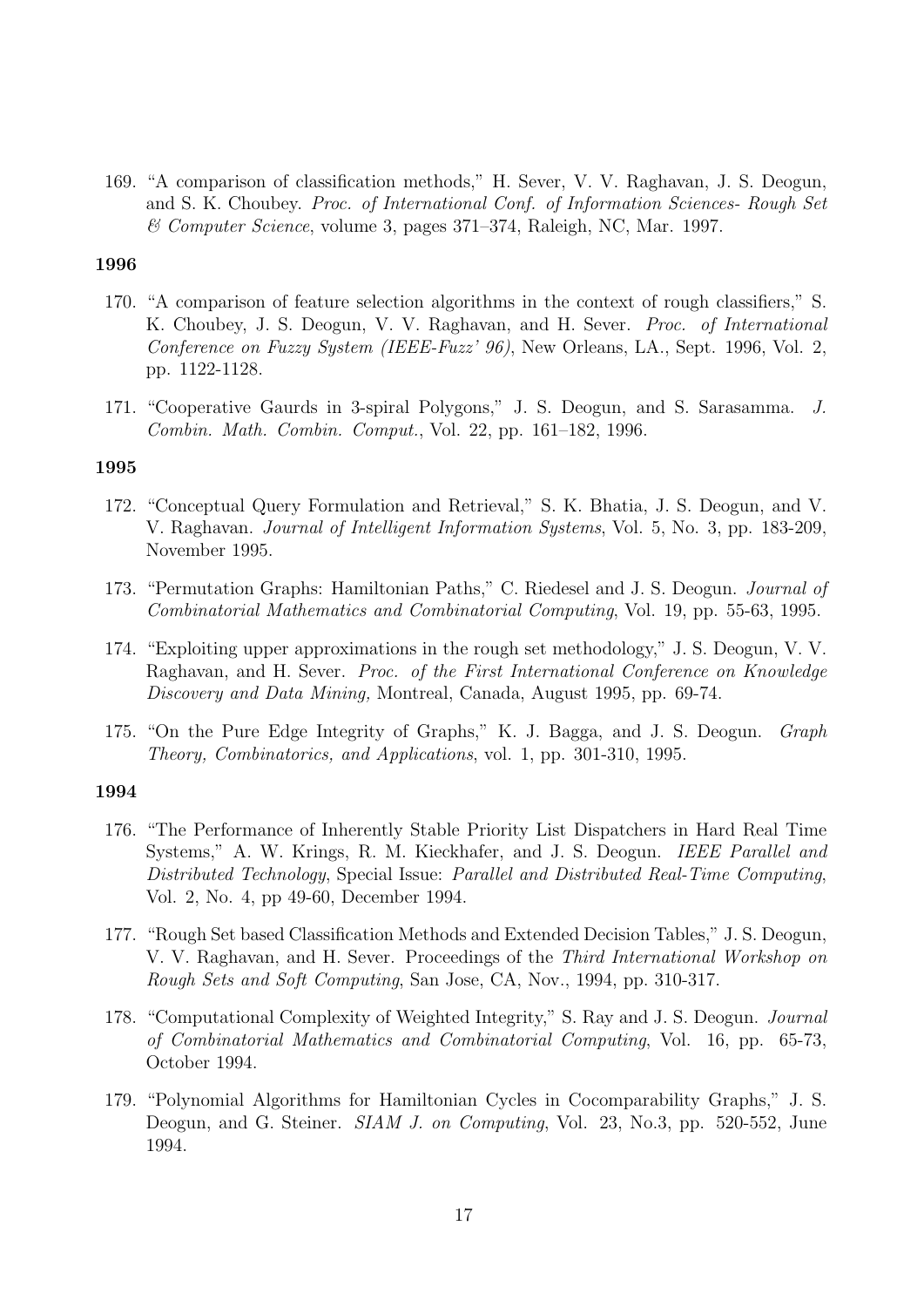- 180. "Ranking of Graphs," H. Bodlaender, J. S. Deogun, K. Jansen, T. Kloks, D. Kratsch, H. M"uller, and Zs. Tuza. Proceedings of International Workshop on Graph-Theoretic Concepts in Computer Science (WG'94), Springer Verlag, Lecture Notes in Computer Science, vol. 903, pp. 747-758, 1994.
- 181. "A Parallel Algorithm for Mapping a Special Class of Task Graphs onto Linear Array Multi Processors." S. Ray, H. Jiang, and J. S. Deogun. Proceedings of the ACM Symposium on Applied Computing, Pheonix, AZ, 1994. pp. 961-968.
- 182. "On vertex Ranking for Permutation and other Graphs ," J. S. Deogun, T. Kloks, D. Kratsch, and H. Müller. Proceedings of the 11<sup>th</sup> Sysmposium on Theoretical Aspects of Computer Science STACS'94), Lecture Notes in Computer Science, vol. 775, Springer-Verlag, February, 1994, Caen, France, pp. 747-758.

- 183. "Perspectives on Text Analysis, Retrieval and Understanding," J. S. Deogun, and V. V. Raghavan. Proceedings of the 'Reflections on the Future' Conference, Sept. 1993, Edmonton, Alta., Canada.
- 184. "A System Architecture for Database Mining Applications," V. V. Raghavan, H. Sever, and J. S. Deogun. Proceedings of the ACM Symposium on Applied Computing, Indianapolis, IN, March, 1993, pp. 721-728.
- 185. "Cluster Characterization in Information Retrieval," S. K. Bhatia, J. S. Deogun, and V. V. Raghavan. Proceedings of the ACM Symposium on Applied Computing, Indianapolis, IN, March, 1993, pp. 721-728.

#### 1992

- 186. "Hamiltonian Cycle is Polynomial on Cocomparability Graphs," J. S. Deogun, and G. Steiner. Discrete Applied Mathematics, vol. 39, 1992, pp. 165-172.
- 187. "Finding Hamiltonian Paths in Cocomparability Graphs Using The Bump Number Algorithm," P. Damaschke, J. S. Deogun, D. Kratsch, and G. Steiner. The Order Journal, 8:383 - 391, 1992.
- 188. "A Parallel Algorithm for Single Row Routing Problems," R. Roy, J. S. Deogun, and N. A. Sherwani. Journal of Circuits, Systems and Computers, vol. 2, No. 2, 1992, pp. 113-139.
- 189. "Retrieval Schemes for User Oriented Clustering based on Cluster Characterization," J. N. Bhuyan, J. S. Deogun, and V. V. Raghavan. Proc. of the Eleventh Applications of Artificial Intelligence Conference, Charlotte, NC, March 1992.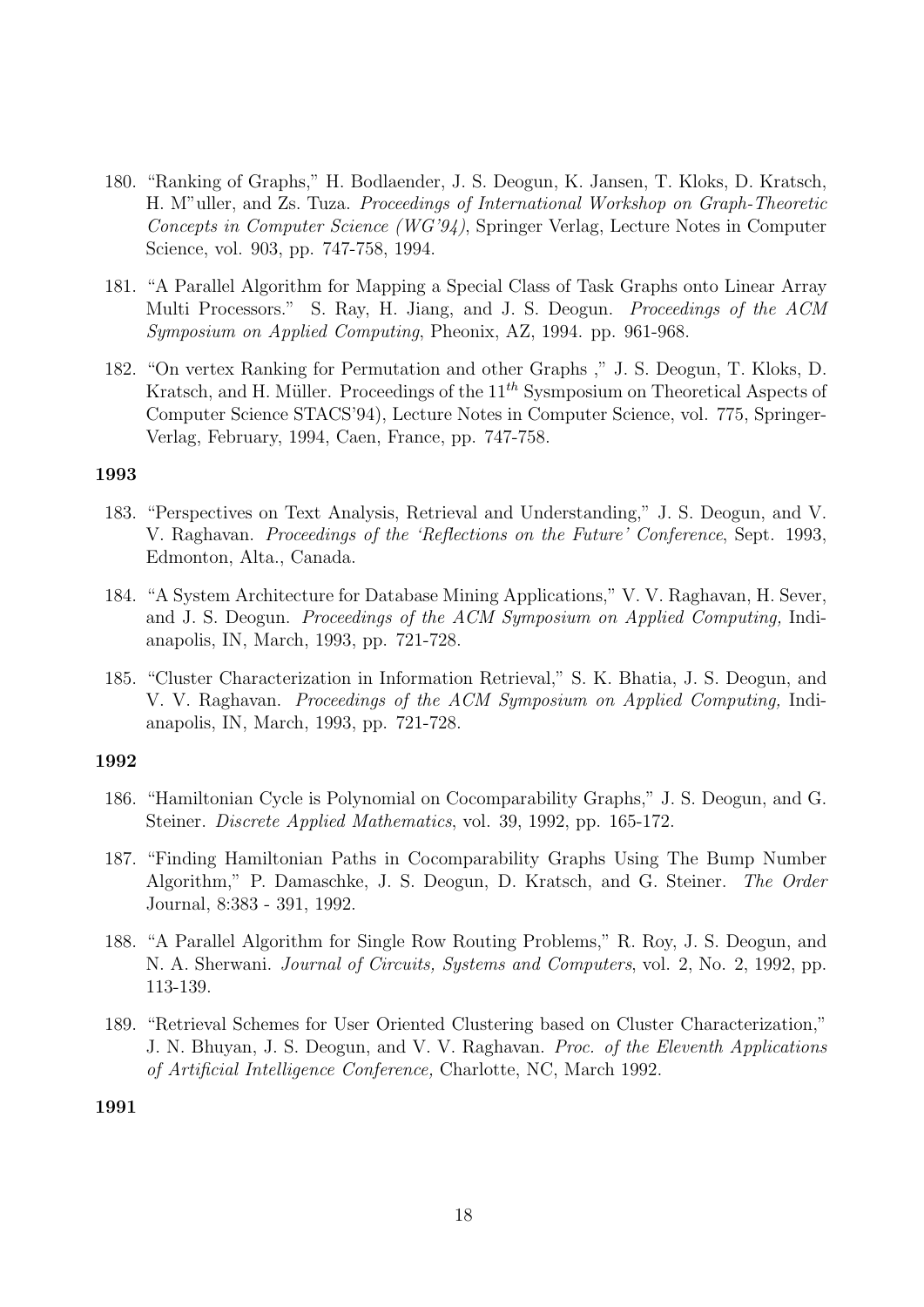- 190. "User Profiles for Information Retrieval," S. K. Bhatia, J. S. Deogun, and V. V. Raghavan. Proceedings of the Fifth International Symposium on Methodologies for Intelligent Systems, Knoxville, TN. Lecture Notes in A.I., vol. 152, Springer-Verlag, October, pp. 102-111, 1991.
- 191. "An Object-Oriented Modeling of the History of Optimal Retrievals," Y. Zhang, V. V. Raghavan, and J. S. Deogun. Proceedings of the Fourteenth International ACM-SIGIR Conf. on Research and Development in Information Retrieval,, October, 1991, Chicago, IL, pp. 241-250.
- 192. "Query Formulation through Knowledge Acquisition," S. K. Bhatia, J. S. Deogun, and V. V. Raghavan. Proc. of ML 91–The Eighth International Workshop on Machine Learning: Intelligent Information Retrieval track, Morgan Kaufmann Publishers, Evanston, IL, June 1991, pp. 250-254.
- 193. "UNL/USL: MUC-3 Test Results and Analysis," J. S. Deogun and V. V. Raghavan. Proceedings of DARPA's Third Message Understanding Conference (MUC-3), Morgan Kaufmann Publishers, May 1991. 120-128.
- 194. "UNL/USL: System Used for MUC-3," J. S. Deogun and V. V. Raghavan. Proceedings of DARPA's Third Message Understanding Conference (MUC-3), Morgan Kaufmann Publishers, May 1991. 234-245.
- 195. "Automatic Identification of Message Destinations," S. K. Bhatia, J. S. Deogun and V. V. Raghavan. FLAIRS-91: Proceedings of the Florida AI Research Symposium, Cocoa Beach, FL, April 1991, pp. 140-144.
- 196. "Document Classification Using ID-3," S. K. Bhatia, J. S. Deogun and V. V. Raghavan. Proc. of the 24th Simulation MultiConference on AI and Simulation: Simulation Series, Vol. 23, No. 4, April 1991, New Orleans, LA, pp. 133-138.
- 197. "Automatic Cluster Assignment for Documents," S. K. Bhatia, J. S. Deogun and V. V. Raghavan. Proc. of the 7th IEEE Conf. on Artificial Intelligence Applications, February 1991, Miami Beach, FL, pp. 25-28.
- 198. "Cluster-Based Adaptive Information Retrieval," S. K. Bhatia, J. S. Deogun, and V. V. Raghavan. Proc. of the Twenty-fourth Hawaii International Conf. on Systems Sciences - Architecture and Emerging Technologies Tracks, Vol. I, January 1991, Kailua-Kona, Hawaii, pp. 307-316.

- 199. "Structured Spanning Trees," M. Ancona, L. De Floriani, and J. S. Deogun. The Computer Journal, vol. 33, no. 4, 1990, pp. 344-355.
- 200. "Automatic Rule-Base Generation for User-Oriented Information retrieval," S. K. Bhatia, J. S. Deogun, and V. V. Raghavan. Proceedings of the Fifth International Symposium on Methodologies for Intelligent Systems, Knoxville, TN, October 1990, pp. 118-125.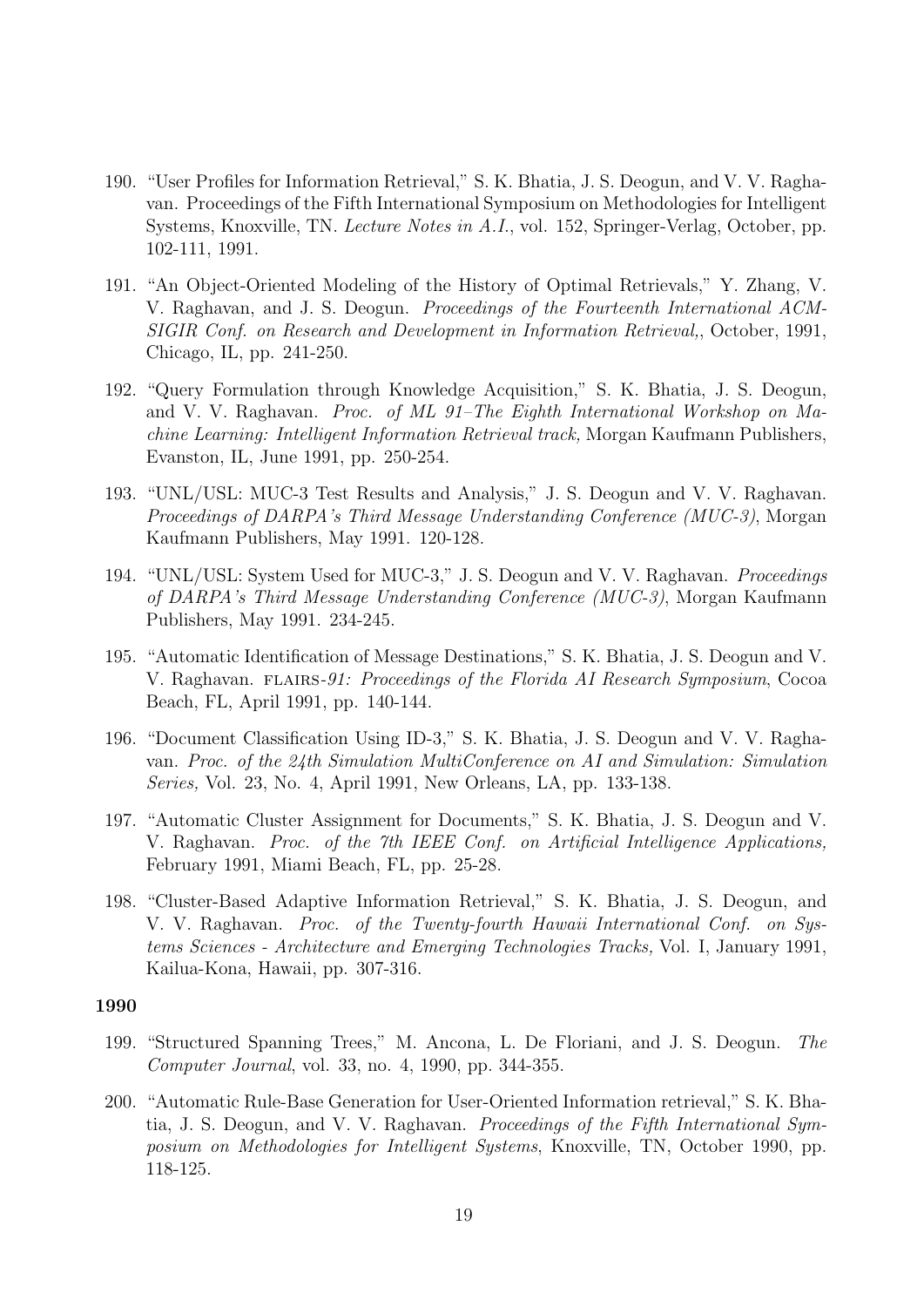- 201. "Decomposition Techniques for Generating Tractable Routing Graphs," K. Soumyanath, and J. S. Deogun. Proceedings of the 33rd Midwest Symposium on Circuits and Systems, Calgary, Alberta, Canada, August 1990.
- 202. "Linear Time Algorithms for Global Routing in Hierarchical Design," K. Soumyanath, and J. S. Deogun. Proceedings of the 33rd Midwest Symposium on Circuits and Systems, Calgary, Alberta, Canada, August 1990.
- 203. "Assignment of Term Descriptors to Clusters," S. K. Bhatia, J. S. Deogun, and V. V. Raghavan. Proceedings of the 1990 ACM/IEEE Symposium on Applied Computing, April 5-6, 1990, Fayetteville, AR, pp. 181-185.

- 204. "Formation of Categories in Document Classification Systems," Proceedings of the First Great Lakes Computer Science Conference, Kalamazoo, MI, October 1989. (couthored with S. K. Bhatia, et al.)
- 205. "A Theoretical Basis for the Automatic Extraction of Relationships from Expertprovided Data," J. S. Deogun, V. V. Raghavan, and S. K. Bhatia. Proc. of the Fourth International Symposium on Methodologies for Intelligent Systems: Poster Session Program, Oak Ridge National Lab., October 1989, Charlotte, NC, pp. 123-131.
- 206. "Via Minimization in VLSI Routing with Movable Terminals," J. S. Deogun, and B. B. Bhattacharya. IEEE Transactions on CAD, Aug 1989, pp. 917-920.
- 207. "On Regular Planar Line Graphs," J. S. Deogun. Recent Studies in Graph Theory 89, (ed. V. R. Kulli), Vishwa International, 1989, pp. 87-95.
- 208. "Near-Optimal Algorithms for Boundary Selection Problem in User-Oriented Information Retrieval," J. N. Bhuyan, J. S. Deogun, and V. V. Raghavan. Proceedings of the Eleventh World Computer Congress, Information Processing 89 (ed. G. X. Ritter), North-Holland, September 1989, pp. 275-280.
- 209. "A New Heuristic for Single Row Routing Problems," J. S. Deogun, and N. A. Sherwani. Proceedings of the 26th ACM/IEEE Design Automation Conference, June 25-29, 1989, Las Vegas, NV, pp. 167-172.
- 210. "Single Row Routing with Bounded Number of Doglegs per Net," J. S. Deogun, A. Roy, and N. A. Sherwani. Proceedings of the 1989 IEEE International Symposium on Circuits and Systems, Portland, OR, pp. 43-47.
- 211. "Formulation of the Term Refinement Problem for User-Oriented Information Retrieval," J. S. Deogun, V. V. Raghavan, and P. Rhee. Proceedings of the IEEE 1989 Artificial Inteligence Systems in Government Conference, Washington, D.C., April 1989, pp. 72-78.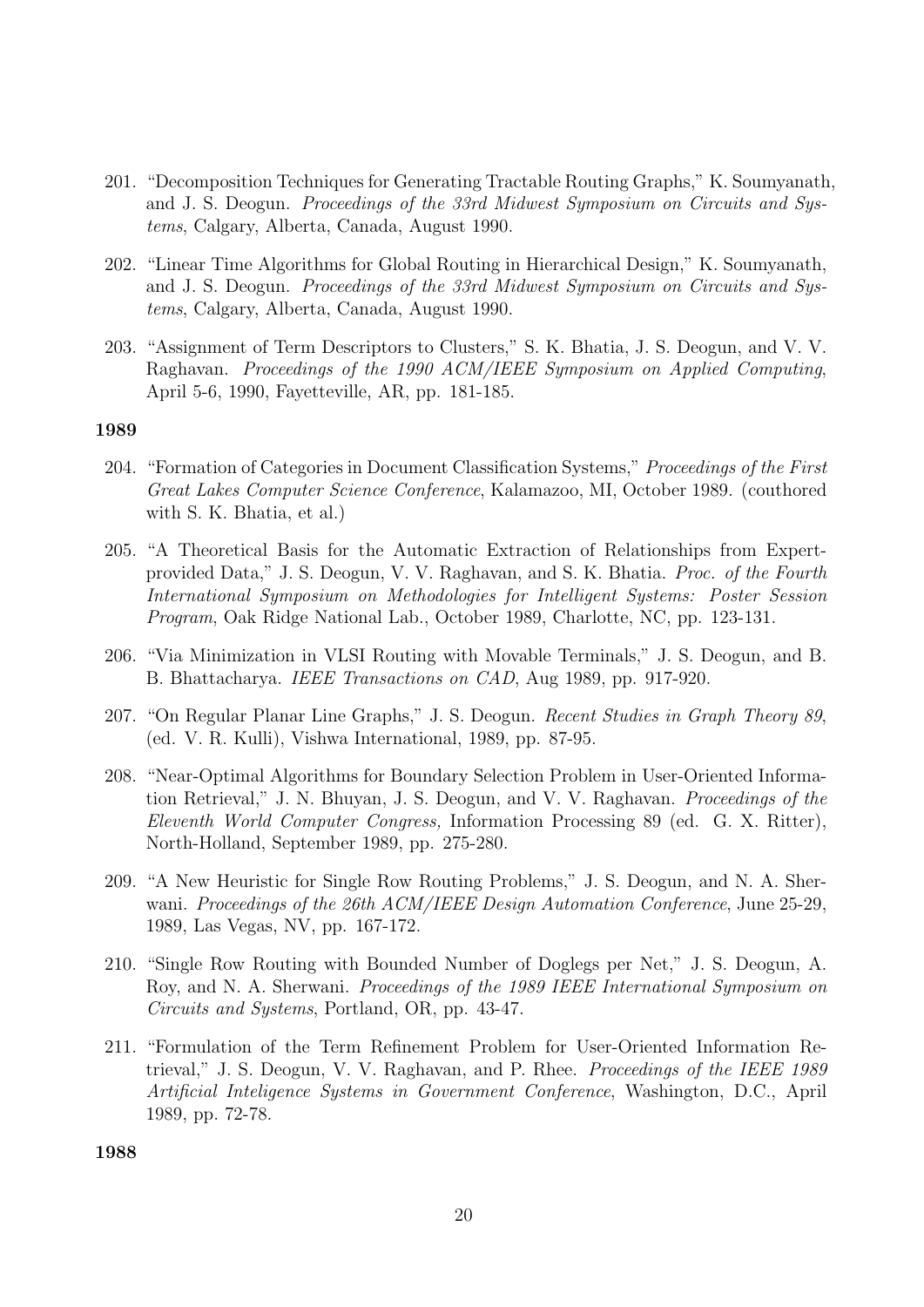- 212. "Closure Properties of Certain Classes of Languages Under Generalized Morphic Replication," Z. Fang, and J. S. Deogun. The Computer Journal, October 1988, vol. 31, no. 4, pp. 325-329.
- 213. "Conceptual Modeling of Decision Support Systems," J. S. Deogun. Information Processing and Management Journal, July 1988, vol. 24, no. 4, pp. 429-448.
- 214. "A Graph Theoretic Approach to Single Row Routing," Proceedings of the IEEE International Symposium on Circuits and Systems, June 6-9, 1988, Espoo, Finland, pp. 1437-1440, (co-authored with B. Bhattacharya and N. Sherwani).
- 215. "Integration of Information Retrieval and Database Management Systems," J. S. Deogun, and V. V. Raghavan. Information Processing and Management Journal - Special Issue: The Potential for Improvements in Commercial Retrieval Systems, May 1988, vol. 24, no. 3, pp. 303-313.

- 216. "A Linear Algorithm for finding Center of an Interval Graph," J. S. Deogun, and N. A. Sherwani. Procedings of the ACM South Central Regional Conference, November 19-21 1987, Lafayette, Louisiana, pp. 86-93.
- 217. "Minimizing Setups in Scheduling Interval-ordered Tasks," H. Ali, and J. S. Deogun. Proceedings of the ACM South Central Regional Conference, November 19-21 1987, Lafayette, Louisiana, pp. 94-105.
- 218. "A Heuristic Algorithm for Conflict Resolution Problem in Multistage Interconnection Networks," Z. Fang, and J. S. Deogun. The Proceedings of the 2nd International Conference on Parallel Processing, August 1987, University Park, Pennsylvania, pp. 475-479.
- 219. "Optimal Determination of User-oriented Clusters," V. V. Raghavan, and J. S. Deogun. The Proceedings of the Tenth Annual ACM-SIGIR International Conference, June 1987, New Orleans, Louisiana, pp. 140-146.
- 220. "A Unified approach to Via Minimization with Movable Terminals in VLSI Routing," J. S. Deogun, and B. B. Bhattacharya. The Proceedings of the 2nd International Conference on Computers and Applications, June 1987, Beijing, China, pp. 873-881.

- 221. "Path Problems in Directed Structured Graphs," M. Ancona, L. De Floriani, and J. S. Deogun. The Computer Journal, December, 1986, vol. 29, no. 6, pp. 553 - 564.
- 222. "On periodic scheduling of Time-Critical Tasks," J. S. Deogun, and M. C. Kong. The Proceedings of the IFIP 10th World Computer Conference, September 1986, Dublin, Ireland, pp. 791-796.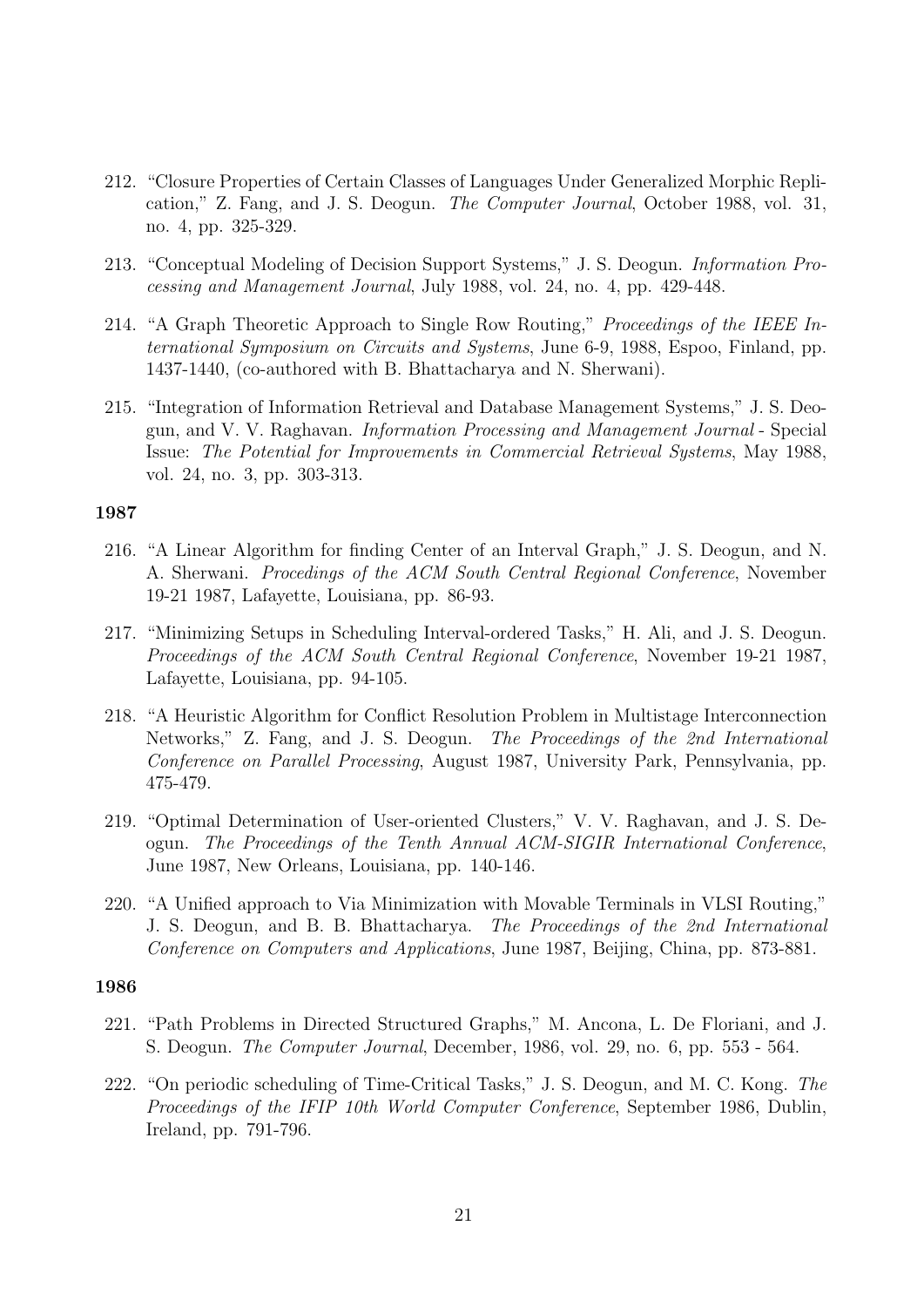- 223. "User-oriented Clustering A Framework for Learning in IR," J. S. Deogun, and V. V. Raghavan. The Proceedings of ACM-SIGIR conference, September 1986, Pisa, Italy, pp. 157-163.
- 224. "Periodic Real-Time Scheduling in Distributed Control Systems," J. S. Deogun, and M. C. Kong. The Proceedings of the 4th IFAC/IFIP Symposium on Software for Computer Control, June 1986, Vienna, Austria, pp. 87-93.
- 225. "Control Function Transfer in Multistage Interconnection Networks," J. S. Deogun, and Z. Fang. The Proceedings of the 1986 IEEE International Symposium on Circuits and Systems, May 1986, pp. 1063-1068.
- 226. "On Non-Preemptive Periodic Scheduling," J. S. Deogun, and M. C. Kong. *Proceedings* of the Nineteenth Hawaii International Conference on System Sciences, January 1986, Honolulu, Hawaii, pp. 761- 766.

- 227. "Integration of Information Retrieval and Database Management Systems," J. S. Deogun, and V. V. Raghavan. Proceedings of Recherche d'Informations Assistee par Ordinateur (RIAO '85), March 1985, Grenoble, France, pp. 627-644.
- 228. "Abstract Data Type Definition: A Comparision of Two Specification Methods," B. Claybrook, and J. S. Deogun. Proceedings of the Eighteenth Hawaii International Conference on System Sciences, January 1985, Honolulu, Hawaii.

#### 1984

- 229. "Organization of Clustered Files for Consecutive Retrieval," J. S. Deogun, V. V. Raghavan, and T. K. W. Tsou. ACM Transactions on Database Systems, December 1984, vol. 9, pp. 646-671.
- 230. "A Generalized Retrieval System: Formulation and its Implications for the sciences," J. S. Deogun, and V. V. Raghavan. Sypmposium on Automatic Information Retrieval in the Sciences, (organizer: Dr. M. J. McGill, Symposium II, Ninth International CODATA Conference, June 1984, Jerusalem, Israel, Published in The Role of Data in Scientific Progress, P.S. Glasser (ed.) Elsevier Science Publisher B. V., 1985, pp. 513-518.
- 231. "A Personnel Assignment Problem," P. Ramanan, J. S. Deogun, and C. L. Liu. Journal of Algorithms, January 1984, vol. 5, pp. 135-155.
- 232. "A Conceptual Approach to development of Decision Support Systems," J. S. Deogun, and A. Nakhforoush. Proceedings of the Seventeenth Hawaii International Conference on System Sciences, January 1984, Honolulu, Hawaii, pp. 538-547.